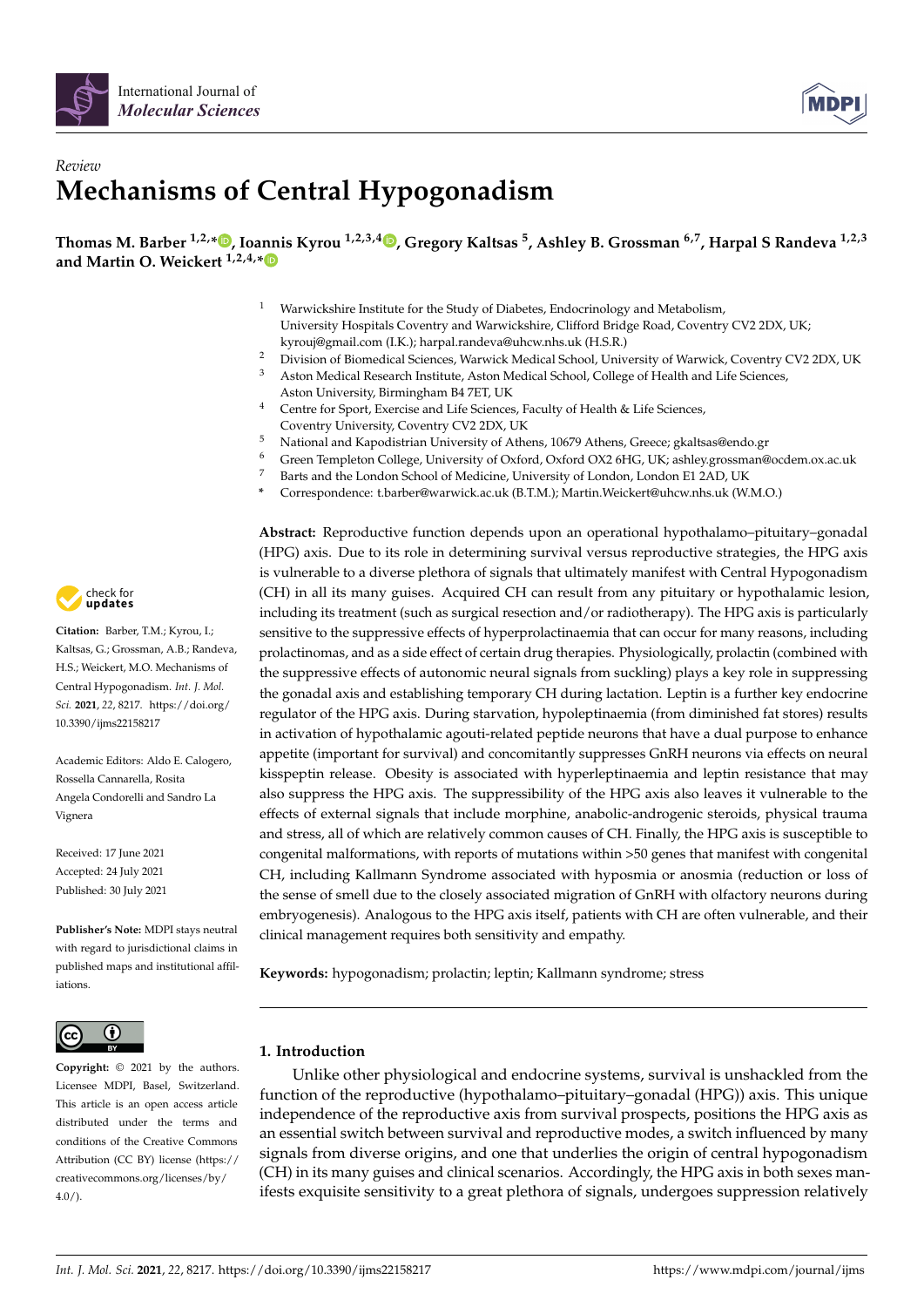easily, and acts as the body's early warning system or "harbinger" of disease or distress. From an evolutionary perspective, it is perhaps not surprising that such a scenario exists. Many functions within the endocrine system (such as the hypothalamo–pituitary–adrenal (HPA) [\[1\]](#page-12-0) and thyroid axes [\[2\]](#page-12-1) that regulate cortisol and thyroid hormone production, respectively) form an essential and vital role for survival. Accordingly, the functioning of such vital systems is typically robust, and is maintained despite the co-occurrence of disease and distress (albeit with enhanced release of cortisol [\[3](#page-12-2)[,4\]](#page-12-3) and sometimes the sick euthyroid syndrome [\[5\]](#page-13-0)). Conversely, the HPG axis does not directly fulfil a vital role in survival. Indeed, such independence of the HPG axis from a direct survival function occurs naturally post-menopause [\[6\]](#page-13-1). Furthermore, reproduction is a facultative process. In times of disease or distress, there is targeting of resources towards survival mode, and a shift away from reproductive strategies [\[7\]](#page-13-2). Put simply, when survival is threatened, there is usually suppression of the HPG axis and therefore diminished reproductive functioning until such threats have receded.

Hypogonadism refers to a reduction or absence of sex hormone secretion or other reproductive activity of the testes or ovaries. Hypogonadism is classified both clinically and biochemically as primary hypogonadism (PH), reflecting defects at the level of the gonadal tissue, and CH, reflecting defects within the central hypothalamo-pituitary reproductive unit [\[8,](#page-13-3)[9\]](#page-13-4). Biochemically, hypogonadism manifests with low serum levels of the sex steroids (testosterone and oestradiol in men and women, respectively), and variable serum levels of the gonadotrophins, Luteinising hormone (LH) and Follicle stimulating hormone (FSH), according to the level of the defect  $[8]$ . The clinical manifestations of hypogonadism include subfertility, reproductive dysfunction (anovulation and amenorrhoea in women; erectile dysfunction and non-obstructive azoospermia in men [\[10\]](#page-13-5)), and non-specific features such as reduced vitality and wellbeing, physical weakness, bone mineral loss, and to some extent emotional lability and reduced libido [\[11,](#page-13-6)[12\]](#page-13-7). The vulnerability of the HPG axis renders CH as a relatively common clinical scenario, especially in the context of obesity (predominantly in males) and severe stress [\[13\]](#page-13-8). Indeed, it seems likely that CH is underdiagnosed, given its frequent clinical presentation with non-specific features. Furthermore, it seems likely that there is reduced awareness of CH as a clinical entity among non-specialist healthcare professionals.

Although the causes of CH incorporate both congenital and acquired factors, its essential feature is a lack of gonadal stimulation from the hypothalamo-pituitary axis [\[14\]](#page-13-9). Although CH underlies infertility in only 1–2% of male cases [\[15\]](#page-13-10), these patients usually respond relatively well to fertility treatments [\[10\]](#page-13-5). Acquired causes of CH mostly develop during or after puberty, and can result from any type of pituitary [\[16](#page-13-11)[,17\]](#page-13-12) or hypothalamic lesion (including prolactinomas and other pituitary neoplasms [\[18\]](#page-13-13), craniopharyngiomas and hypothalamic tumours [\[19\]](#page-13-14)), and/or iatrogenically from the treatments of such lesions (including surgical resection and radiotherapy) [\[20\]](#page-13-15). Further acquired causes of CH include pituitary trauma, the use of exogenous steroids, pituitary iron overload from hereditary haemochromatosis or beta-thalassemia, and infiltrative conditions including hypothalamic disorders [\[14](#page-13-9)[,21,](#page-13-16)[22\]](#page-13-17). Ultimately, these conditions of acquired CH impair the function of gonadotroph cells within the anterior pituitary and/or reduce the function of gonadotrophin releasing hormone (GnRH) neurons, and thereby reduce the release of FSH and LH with consequent impaired spermatogenesis and testicular dysfunction in males, and an absence of menstruation and hence sub-fertility in females [\[14](#page-13-9)[,23\]](#page-13-18). The severity of CH is commensurate with the severity of the underlying condition [\[21\]](#page-13-16). Congenital CH is synonymous with idiopathic central hypogonadism (ICH), an umbrella term to classify the failure of embryonic migration of GnRH neurons into the hypothalamus [\[21\]](#page-13-16).

Here, we provide a narrative overview of the key mechanisms involved in CH. We illustrate this with an overview of the genetics of ICH and implications for our understanding of the proper functioning and ontogeny of the HPG axis. We then discuss the numerous mechanisms whereby multiple signals from diverse origins impact on the HPG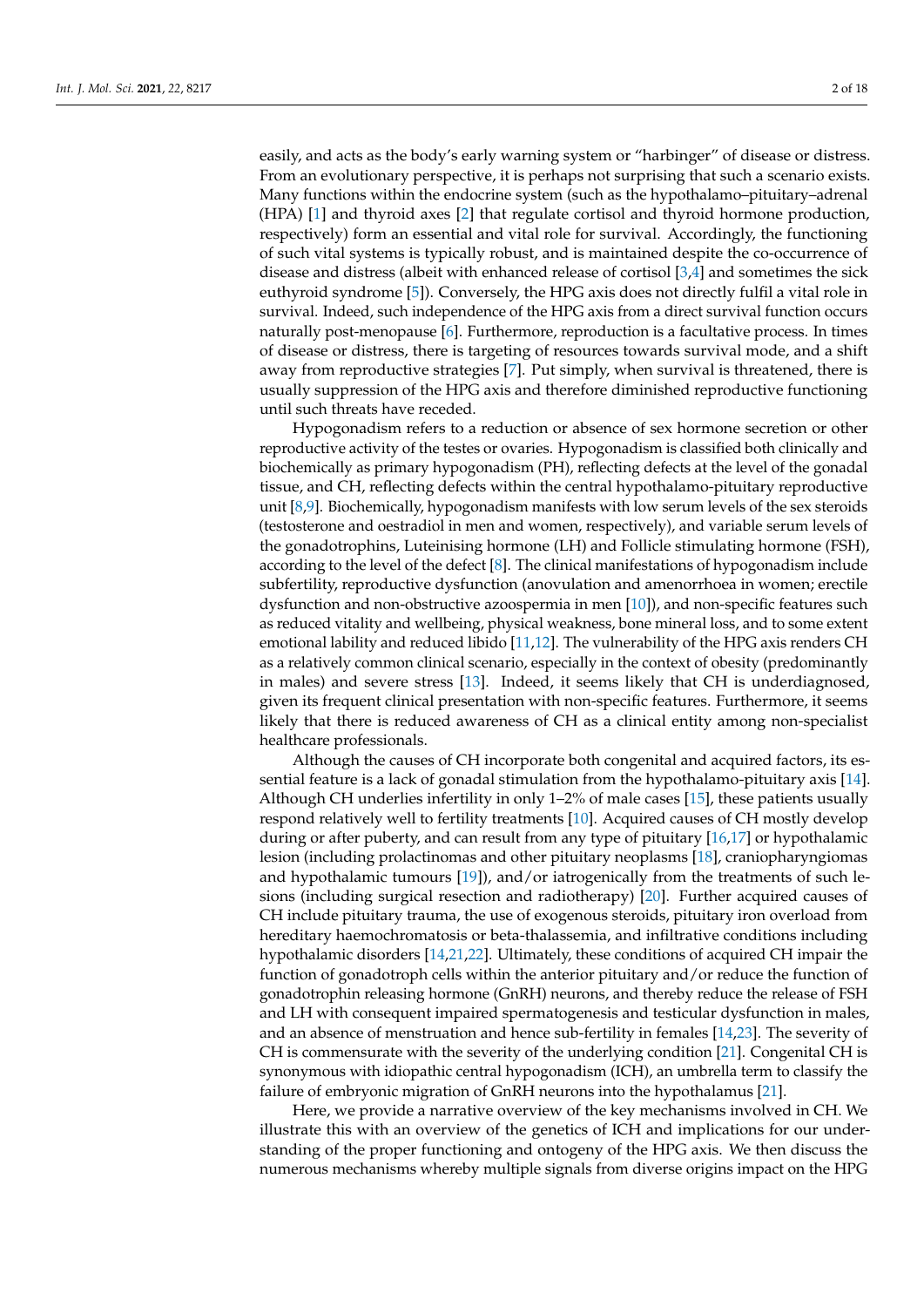<span id="page-2-0"></span>

axis (illustrated in Figure [1\)](#page-2-0) to provide insight into the physiological functioning of the HPG axis, and the numerous mechanisms that underlie the development of CH.

**Figure 1.** Overview of the main mechanisms that influence the gonadal axis. APG: Anterior pituitary gland; ARPN: Agouti-related peptide neurons; CRH: Corticotrophin-releasing hormone; DOP: Dopamine; FSH: Follicle stimulating hormone; GnRHN: Gonadotrophin releasing hormone neurons; GT: Gonadotroph cells; KPN: Kisspeptin neurons; LEP: Leptin; LH: Luteinising hormone; LT: Lactotroph cells; PRL: Prolactin; SH: Sex hormone. Solid arrows denote stimulatory effects (or hormonal release); Dotted (grey) arrows denote suppressive effects.

## **2. Methods**

We performed a narrative literature review using PubMed. We used the search term "central hypogonadism", and prioritised published papers from the last 10 years (although not exclusively), to enable modern insights from the latest published data.

# **3. The HPG Axis: Lessons from the Genetics of Idiopathic Central Hypogonadism (ICH)**

Considerable insight has been gained into the ontogeny, development and functioning of the HPG axis through studying patients with genetic mutations that result in ICH. The numerous identified gene mutations for ICH fall naturally into three main groups that control: (i) neuronal differentiation and migration, (ii) GnRH secretion and (iii) the development of GnRH receptors [\[21](#page-13-16)[,24\]](#page-13-19). Each gene mutation has a variable effect on GnRH neuronal migration or functioning that in turn determines the severity of the clinical phenotype. This ranges from mild constitutional delay of puberty to more severe phenotypes. It is beyond the scope of this concise review to provide a detailed exposition of the genetics of ICH, recently outlined elsewhere [\[25\]](#page-13-20). Rather, we provide a summary of the salient points, and develop this as a clinical guide to provide insight into the normal development and functioning of the HPG axis, and the mechanisms that underlie the development of CH.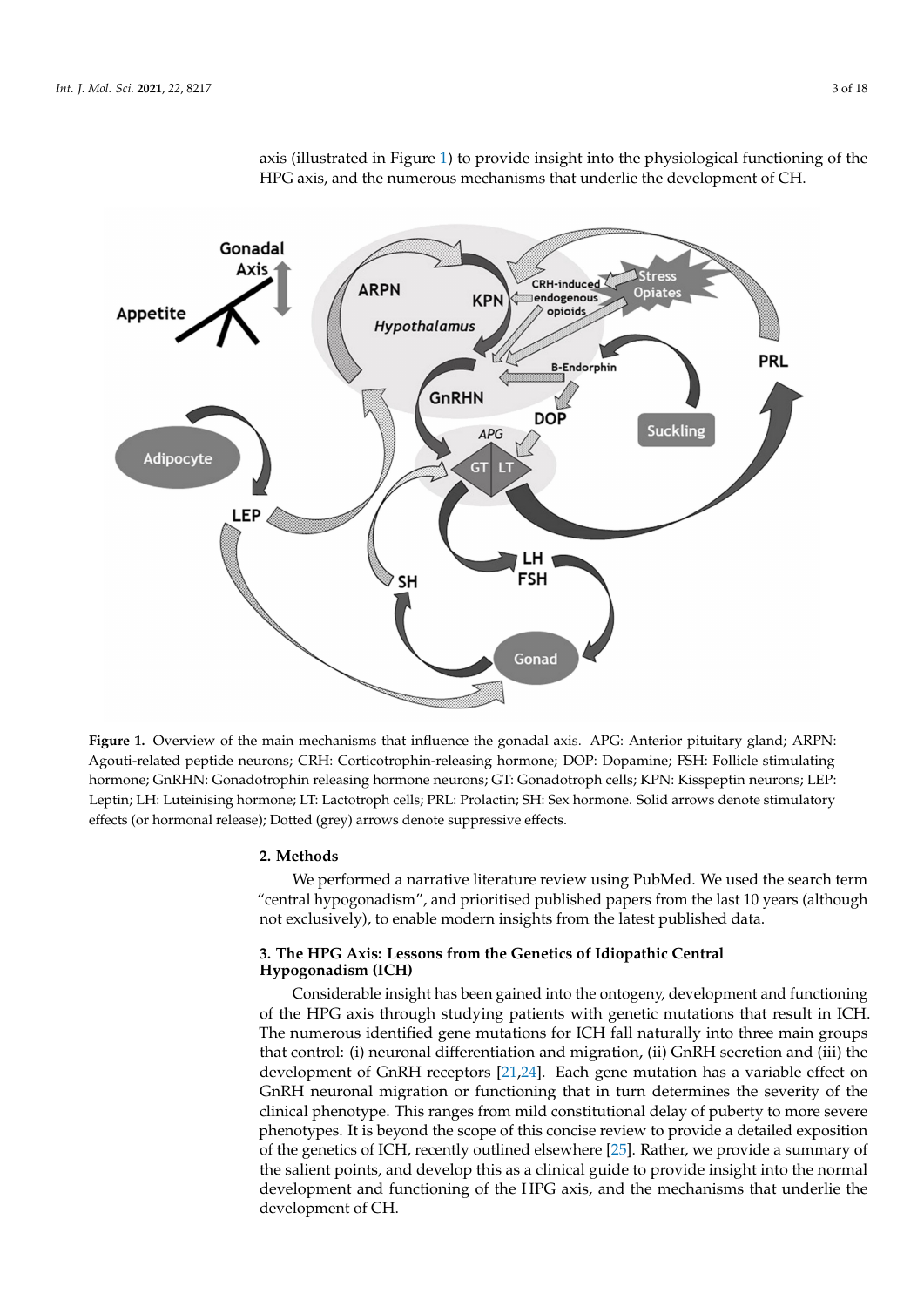There is subdivision of ICH into Kallmann Syndrome (KS) with the co-presence of olfactory dysfunction (anosmia or hyposmia), and normosmic ICH, although these subdivided entities likely sit on a spectrum within ICH as a whole  $[21,26]$  $[21,26]$ . KS is a genetically heterogeneous disorder and underlies much CH globally [\[21,](#page-13-16)[27\]](#page-13-22). In addition to anosmia or hyposmia, patients with KS may also present with cleft lip and palate, sensorineural deficits, motor impairment and renal agenesis [\[21\]](#page-13-16). The majority of hypothalamic GnRH neurons have their origin within the olfactory placode at around the 5th week of gestation [\[25\]](#page-13-20). These GnRH neurons migrate alongside vomeronasal, olfactory and terminal nerves to reach their destination in the infundibulum, mediobasal hypothalamus and periventricular region [\[25](#page-13-20)[,28\]](#page-13-23). The shared origin of nerves for olfaction and GnRH provides an explanation for the association of ICH with olfactory impairment in around 50% of cases of ICH [\[25](#page-13-20)[,29\]](#page-13-24). Although *ANOS1* mutations in hemizygosity nearly always associate with a complete loss of olfaction, those gene variants implicated in GnRH neuron migration and axon guidance, and neurodevelopmental genes involved in the specification and differentiation of GnRH neurons, are associated with a range of olfactory defects [\[25\]](#page-13-20). Due to their independence from the co-migration of olfactory and GnRH neurons, gene variants that impair the action of GnRH at the gonadotroph level, or are implicated in the activation of GnRH neurons or the secretion of GnRH, do not associate with olfactory defects [\[25,](#page-13-20)[30\]](#page-13-25).

There is heterogeneity in the transmission of gene mutations for ICH that include sporadic (the majority), autosomal dominant, autosomal recessive and X-linked inheritance [\[21,](#page-13-16)[31\]](#page-13-26). Overall, approximately half of cases of ICH have identified mutations within around 50 genes, of which around 20 genes associate with KS [\[32\]](#page-13-27). Many of the genes implicated in the development of ICH encode for G-protein-coupled receptors and (less frequently) their cognate ligands [\[25\]](#page-13-20). *ANOS1* (previously known as *KAL1*) was the first gene identified with mutations that associate with KS [\[33\]](#page-13-28), and occurs in  $\sim$ 10% of men with KS (although implicated in 33–70% of familial cases) [\[21,](#page-13-16)[34\]](#page-14-0). Mutations within *ANOS1* transmit through familial X-linkage and influence early migration of GnRH neurons [\[35\]](#page-14-1). Conversely, mutations within *FGFR1* (affecting ~12% of men with KS [\[36\]](#page-14-2)) transmit through an autosomal dominant mode, and together with mutations in *PROK1* and *PROK2* (Gprotein coupled receptors) influence both GnRH neuronal migration and olfactory bulb development [\[37](#page-14-3)[,38\]](#page-14-4). Other genes implicated in the pathogenesis of KS include *GNRHR* that encodes the GnRH receptor [\[39\]](#page-14-5), *CHD7* [\[40\]](#page-14-6) and *FGF8* [\[41\]](#page-14-7). Patients harbouring deleterious variants of *FGF8* have a greater prevalence of other congenital anomalies that include dental agenesis, midline facial defects and digital bone abnormalities [\[25,](#page-13-20)[42\]](#page-14-8). Furthermore, sensorineural hearing loss occurs in 5–15% of patients with ICH (with a higher prevalence in KS) [\[25](#page-13-20)[,43\]](#page-14-9), and is associated with mutations in *ANOS1*, *SOX10* and *CHD7* [\[25](#page-13-20)[,44\]](#page-14-10).

In a subset of patients, KS co-exists with other neuroendocrine disorders. It is likely that the gene mutations that underlie these disorders influence common pathways early in the process of embryogenesis, with multiple clinical manifestations [\[21](#page-13-16)[,45\]](#page-14-11). Examples of such gene mutations include those within *SOX10* (KS in the context of Waardenburg-Shah syndrome) [\[46\]](#page-14-12), *HESX1* (KS in the context of pituitary hormone deficiency and septo-optic dysplasia) [\[47\]](#page-14-13), *NROB1* (ICH in the context of congenital adrenal dysplasia) [\[45\]](#page-14-11) and *LEP* (ICH in the context of obesity)  $[45]$ .

Although substantial progress has been made in recent years regarding insights into the genetic basis of ICH, various aspects remain uninvestigated, with apparent variability in the penetrance and expressivity of gene variants that probably reflects oligogenicity of gene variants (both known and unknown) [\[25\]](#page-13-20). Certain deleterious gene variants within *FGFR1*, *TUBB3* and *CHD7* for example, may manifest with ICH in the heterozygous state [\[25\]](#page-13-20). Furthermore, in cases of homozygosity and compound heterozygosity in ICH, there are commonly genotype–phenotype correlations. However, for many cases of gene variants that underlie ICH, correlations between genotype and phenotype remain uncertain, and it can be difficult to disentangle the relative effects of known and unknown genetic variants [\[25\]](#page-13-20). Although there has been a transformation of our knowledge and understanding of the genetic aetiology of ICH in recent years, unfortunately the complexity of these mech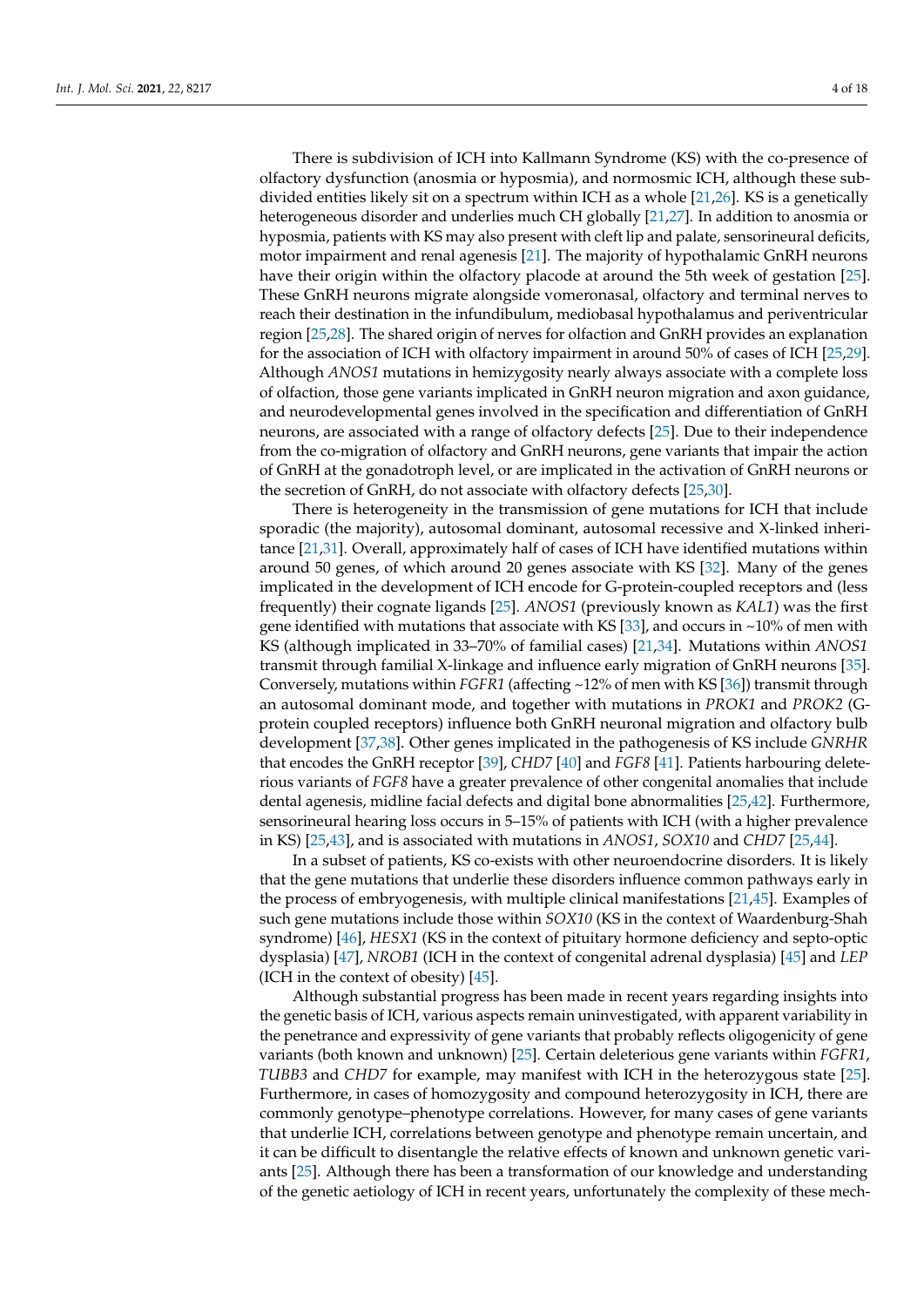anisms outlined here limit the clinical utility and benefits of effective genetic counselling in many cases of ICH.

# **4. Prolactin as a Natural Contraceptive**

As outlined in the last section, ICH incorporates a whole spectrum of genetic anomalies that provides insight into the ontogeny and functioning of the HPG axis, and through dysfunction of GnRH neuronal regulation, the development of CH. In this section, we consider the role of prolactin in the regulation of the HPG axis, and the mechanisms whereby raised serum prolactin can result in the development of CH.

For many decades, there has been recognition of lactation as a natural contraceptive, and a means of gaining central control of reproductive function [\[48\]](#page-14-14). Indeed globally, the "lactational amenorrhoea method" remains important for contraception and family planning [\[49\]](#page-14-15). During suckling, afferent neural inputs pass from the nipple to the hypothalamus via the spinal cord. These signals cause a local release of beta-endorphin that results in suppression of GnRH secretion, with consequent suppression of gonadotrophin release and arrested ovarian follicular development, ovulation and menstruation [\[49\]](#page-14-15). To complement the direct suppression of GnRH secretion, the hypothalamic release of beta-endorphin also suppresses the production of dopamine that in turn results in increased production and secretion of prolactin from the anterior pituitary gland [\[49\]](#page-14-15). The mechanism(s) by which raised serum prolactin mediates the suppression of gonadotrophin release during lactation and suckling remains incompletely understood. However, recent evidence demonstrates that prolactin inhibits the hypothalamic secretion of kisspeptin. The suppression of kisspeptin release in turn results in reduced stimulation of GnRH release and development of CH [\[50\]](#page-14-16), a process which also involves endogenous endorphin or dynorphin [\[51\]](#page-14-17). It is likely that kisspeptin neurons also contribute towards the feedback regulation of prolactin secretion [\[50\]](#page-14-16).

In women, lactation represents a natural form of CH, mediated through the release of hypothalamic beta-endorphin with consequent disruption of the HPG axis through both direct and indirect mechanisms as outlined, the latter implicating the release of prolactin from the anterior pituitary gland. This is teleologically of value as it prevents further conception while the infant is fully reliant on breast milk. However, raised serum prolactin can occur outside of the context of lactation in both men and women, and exert suppressive effects on the HPG axis with the induction of CH. Prolactin is one of the apparent stress hormones. During stressful situations, serum levels of prolactin may become elevated [\[52\]](#page-14-18). The direct inhibitory effect of raised prolactin on the HPG axis may ensure optimal conditions for pregnancy through its avoidance during times of maternal stress. However, it remains unclear as to why amenorrhoea persists later in lactation when serum prolactin is only minimally elevated.

Raised serum prolactin can also occur following the development of a prolactinoma [\[53\]](#page-14-19). Clinically, prolactinomas often present with features of CH in both men and women. However, compared with women, men with prolactinomas usually present clinically with larger tumour size and a greater elevation of serum prolactin [\[54\]](#page-14-20). A likely explanation for this sex difference in the clinical presentation of prolactinoma is that amenorrhoea serves as an early warning signal to women (particularly those with a history of regular periods) that often prompts early medical attention. In men, there is no equivalent to a monthly menstrual period, and therefore no aberration to any cyclical marker of HPG functionality; in men, it is difficult to know when the reproductive "clock" stops ticking. Conversely, prolactinoma-related reduced libido and erections will not necessarily prompt early medical attention by men, and may go unnoticed or attributed to stress for example, or even ignored due to embarrassment [\[55\]](#page-14-21). Consequently, men with prolactinomas typically present late compared with women, and may even have developed some of the tumour compressive features associated with pituitary macroadenomas, including bitemporal hemianopia [\[56\]](#page-14-22). However, as microprolactinomas so rarely develop into macroadenomas, this is unlikely to be the sole reason.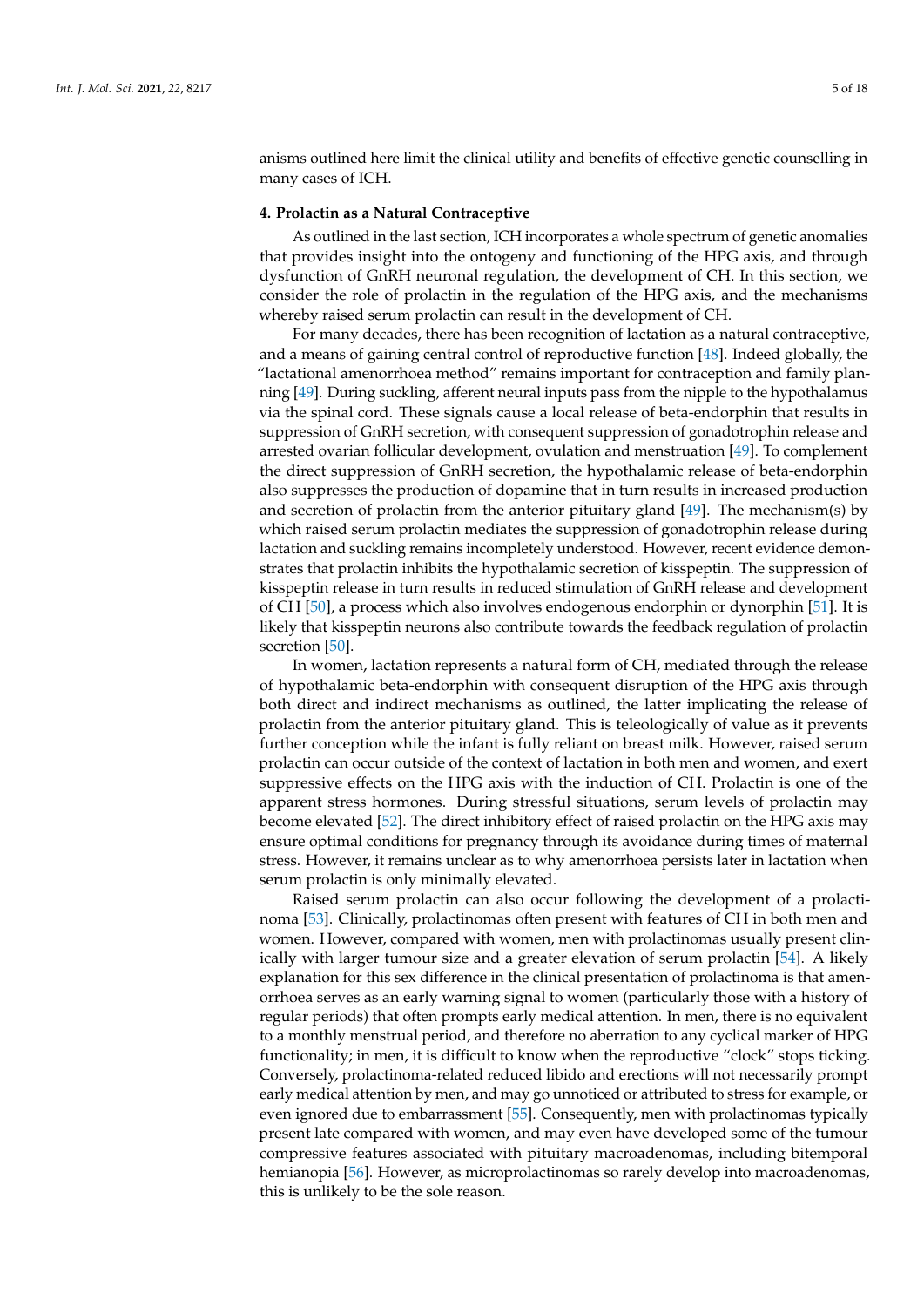In addition to prolactinomas, any hypothalamo-pituitary lesion (including non-functioning pituitary tumours and craniopharyngiomas) can be associated with the development of CH [\[17\]](#page-13-12). There are likely multiple mechanisms implicated that include the suppression of gonadotrophin release from the tumour itself, and "disconnection hyperprolactinaemia" [\[57\]](#page-14-23). There are suppressive effects of dopamine release on the pituitary lactotroph cells, following its transit down the pituitary stalk [\[58\]](#page-14-24). Therefore, any lesion that impinges on the pituitary stalk has the potential to disrupt dopamine signalling to the lactotroph cells, manifesting with hyperprolactinaemia and thus a loss of stimulatory GnRH effect with consequent CH. Furthermore, loss of pituitary stalk connectivity may directly impair stimulation of gonadotrophin release and hypothalamic GnRH function. During the clinical evaluation of hyperprolactinaemia, disconnection hyperprolactinaemia is generally associated with a serum level of prolactin  $\langle 2000 \text{ mI} U/L$  [\[59\]](#page-14-25), although rarely it may be higher.

A further clinically important aetiology of raised serum prolactin (and potential CH) includes that related to drug side-effects (summarised in Table [1\)](#page-6-0). During the clinical assessment of patients with hyperprolactinaemia, it is essential to elicit a careful drug history to exclude any potential side effects that may adversely affect the HPG axis and induce CH. Most commonly, neuroleptic drug therapies associate with hyperprolactinaemia. These include the classical anti-psychotic therapies (phenothiazines, butyrophenones and thioxanthenes) [\[60\]](#page-14-26), and some atypical antipsychotic therapies such as risperidone [\[61\]](#page-15-0). Indeed, with chronic usage of these anti-psychotic therapies, 40–90% of patients experience elevated serum levels of prolactin, with clinical manifestations of amenorrhoea, galactorrhoea and erectile dysfunction [\[61](#page-15-0)[,62\]](#page-15-1). A number of the newer anti-depressant therapies can also induce hyperprolactinaemia. These include selective serotonin reuptake inhibitors, serotonin and noradrenaline reuptake inhibitors [\[61](#page-15-0)[,63\]](#page-15-2) and tricyclic antidepressants [\[61,](#page-15-0)[64\]](#page-15-3). The prokinetic drugs metoclopramide and domperidone (through potent dopamine antagonism) also commonly induce hyperprolactinaemia in a majority of patients taking these therapies [\[61,](#page-15-0)[65](#page-15-4)[,66\]](#page-15-5). Finally, other drugs implicated in raised serum prolactin include methyldopa [\[67\]](#page-15-6), verapamil [\[68\]](#page-15-7), opiates [\[69\]](#page-15-8), alcohol, cocaine and marijuana [\[61,](#page-15-0)[66\]](#page-15-5). Unlike patients with prolactinomas (with levels of serum prolactin typically between 2000 and 5000 mIU/L for microprolactinoma, and >10,000 mIU/L for macroprolactinoma) [\[53\]](#page-14-19), patients with hyperprolactinaemia secondary to drug therapy typically only have mild elevations of serum prolactin (usually, but not invariably, <2000 mIU/L). Following identification of a potential drug-induced cause of hyperprolactinaemia, discontinuation of the suspected drug usually results in normalisation of serum prolactin levels and restoration of a normally functioning HPG axis. Following discontinuation of oral antipsychotic drug therapy, serum prolactin levels typically fall into the normal range within 2 to 4 days [\[61](#page-15-0)[,70\]](#page-15-9). Persistent hyperprolactinaemia should prompt a search for alternative causes.

**Table 1.** Summary of drug causes of hyperprolactinaemia.

| Drug Group      | Drug Class                                        | Drug Name                                         |
|-----------------|---------------------------------------------------|---------------------------------------------------|
| Neuroleptic     | Classical anti-psychotic                          | Phenothiazines                                    |
|                 |                                                   | Butyrophenones                                    |
|                 |                                                   | Thioxanthenes                                     |
|                 | Atypical anti-psychotic                           | Risperidone                                       |
| Anti-depressant | Selective Serotonin Reuptake<br>Inhibitor         | Sertraline, Citalopram,<br>Fluoxetine, Paroxetine |
|                 | Serotonin and Noradrenaline<br>Reuptake Inhibitor | Duloxetine, Venlafaxine                           |
|                 | Tricyclic antidepressant                          | Amitriptyline, Nortriptyline                      |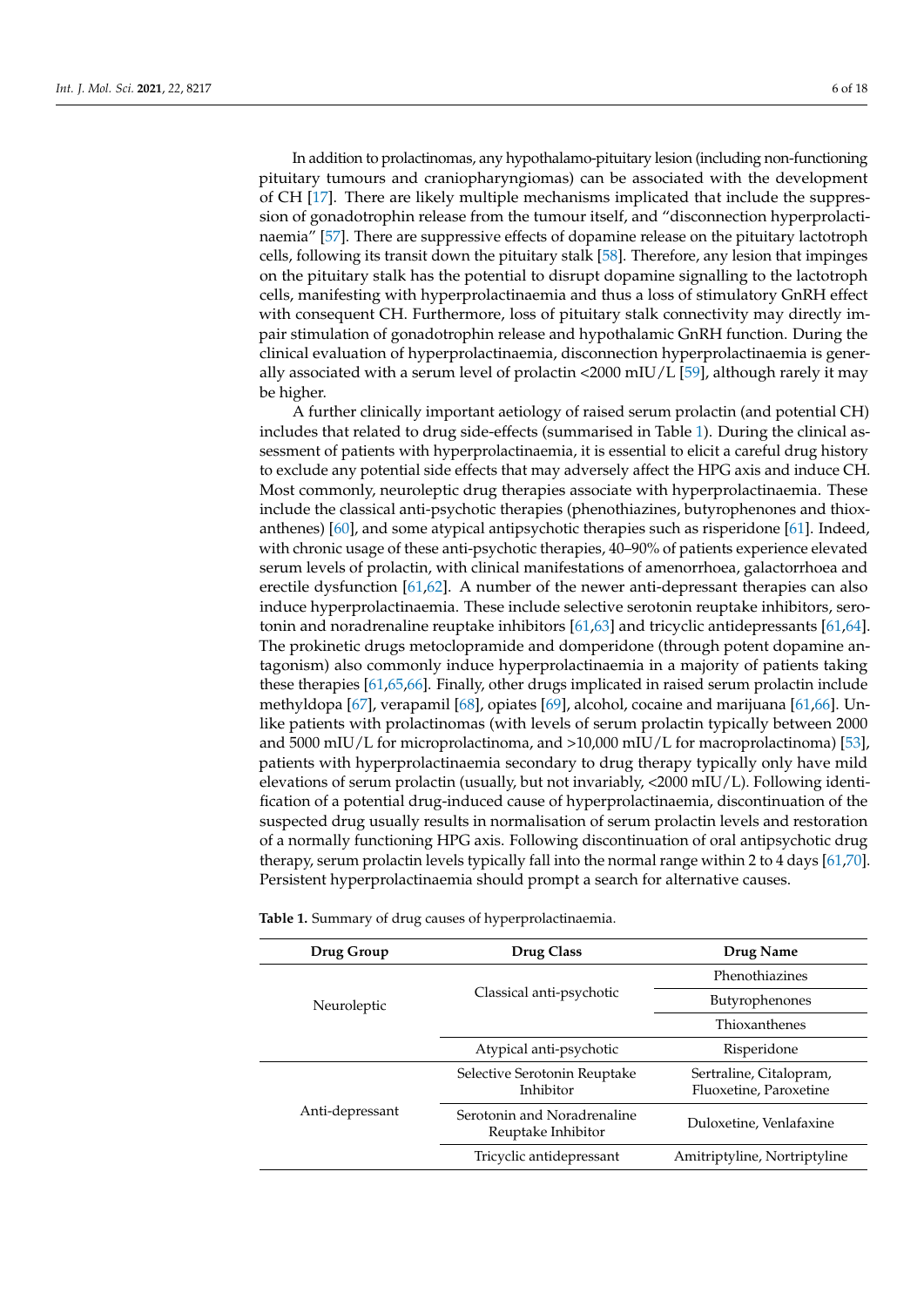<span id="page-6-0"></span>**Table 1.** *Cont.*

| Drug Group                                | <b>Drug Class</b>                              | Drug Name      |
|-------------------------------------------|------------------------------------------------|----------------|
| Anti-emetic                               | Prokinetic                                     | Metoclopramide |
|                                           |                                                | Domperidone    |
| Anti-hypertensive                         | Centrally-acting alpha-2<br>adrenergic agonist | Methyldopa     |
| Anti-arrhythmic and<br>Anti-hypertensive  | Calcium-Channel Blocker                        | Verapamil      |
| Depressant                                | Analgesic                                      | Opiates        |
|                                           | Recreational and "social" drug                 | Alcohol        |
| Stimulant                                 | Illicit drug                                   | Cocaine        |
| Depressant, Stimulant and<br>Hallucinogen | Recreational drug                              | Marijuana      |

#### **5. Leptin as a Gatekeeper between Survival and Reproduction**

From an evolutionary perspective, both lactation and stress are potent suppressors of the HPG axis. While the mediated influence of lactation on HPG axis suppression occurs through the effects of prolactin release from the anterior pituitary, most forms of stress suppress the HPG axis through mechanisms that are independent of an elevated serum prolactin. However, other than stress, in addition to prolactin, leptin represents an important determinant of HPG functioning in both men and women. Leptin acts within a relatively narrow range of serum concentrations, any deviation from which can result in compromise of HPG functioning [\[71\]](#page-15-10). In this section, we discuss the variable effects of leptin on the HPG axis, acting as a gatekeeper according to its level within the serum.

## *5.1. Euleptinaemia and Hypoleptinaemia*

Leptin is an adipokine released from adipose tissue depots commensurately with the volume of adipose tissue [\[72\]](#page-15-11). As such, serum leptin serves as a useful biomarker of adipose tissue reserve and provides an important peripheral signal to the hypothalamopituitary unit that controls the HPG axis [\[73\]](#page-15-12). When adequate fat stores exist, providing a propitious scenario for any putative pregnancy, serum levels of leptin are within the normal range (euleptinaemia), and leptin acts as a hormone of permission [\[74\]](#page-15-13). In this scenario of adequate fat reserves, leptin allows normal functioning of the reproductive axis to ensue.

As the main hormone that communicates stored energy status to the rest of the body, leptin has pleiotropic effects on numerous endocrine and neuronal systems. This includes regulation of anterior pituitary hormones such as growth hormone, prolactin and adrenocorticotrophic hormone (ACTH) [\[75\]](#page-15-14). However, leptin influences reproductive function indirectly. Indeed, neurons that express GnRH do not actually express the leptin receptor (OB-R) [\[76\]](#page-15-15). Rather, leptin acts on neurons within the hypothalamic ventral premamillary nucleus that express a dense concentration of leptin receptors [\[71\]](#page-15-10), and that project to hypothalamic regions that control reproductive function [\[77\]](#page-15-16). Leptin plays a key role in appetite regulation and suppresses activity within the orexigenic agouti-related peptide neurons. Agouti-related peptide suppresses the activity of kisspeptin neurons that in turn reduces activity within GnRH neurons. Therefore, in euleptinaemia, suppression of agouti-related peptide enables the release of GnRH and normal functioning of the HPG axis. Conversely, in times of starvation when fat reserves are low, with consequent reduction in the serum levels of leptin (hypoleptinaemia), there is activation of agouti-related peptide neurons that in turn suppress activity within kisspeptin cells with consequent suppression of GnRH release, reproductive function and leads to the development of CH [\[71\]](#page-15-10). Evidence from a rodent-based study showed the mediation of the effects of leptin on the HPG axis (including the kisspeptin system), at least in part, through effects on the nitrinergic system,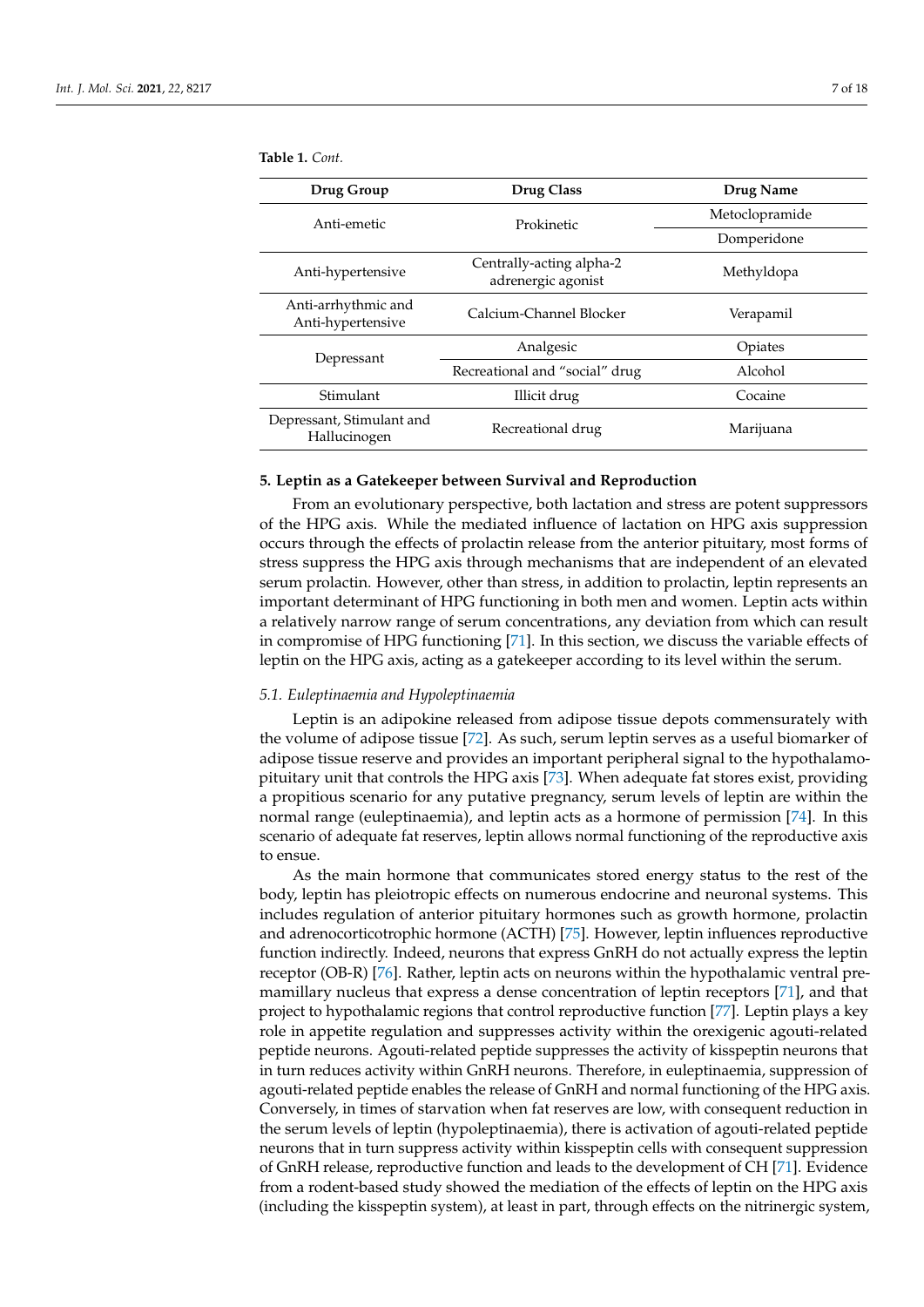especially within the arcuate nucleus [\[76\]](#page-15-15). The nitric oxide-containing cells surround the GnRH neurons in a basket-like arrangement [\[78\]](#page-15-17).

To summarise, leptin acts indirectly to control the activity of GnRH neurons (and therefore reproductive functioning), via effects on the activity of kisspeptin neurons. Pathways upstream of kisspeptin neuron regulation implicate agouti-related peptide neurons and the nitrinergic system [\[76\]](#page-15-15). Accordingly, the central control of the HPG axis functions like a switch between survival and reproductive modes of physiology, with levels of leptin as a major determinant of its status. Survival always takes precedence over reproduction. As such, the reproductive axis is particularly sensitive to any signalling of survival threat, particularly starvation from a relative paucity of food availability and/or intake. Mediated through effects on diminished serum levels of leptin from depleted fat stores, any chronic energy deficiency can suppress the HPG axis. This includes anorexia nervosa, lipodystrophies and relative energy deficiency in the context of sports, malnutrition and starvation [\[79\]](#page-15-18). In one cross-sectional study of elite athletes and dancers, it was shown that changes in both serum cortisol and insulin-like growth factor binding protein 1 (IGFBP-1) accounted for the majority of the variance in menstrual cyclicity [\[80\]](#page-15-19). As an independent predictor of amenorrhoea, IGFBP-1 may act as a peripheral signal to the central control of the HPG axis, and mediate information on the availability of metabolic fuel for the control of reproductive function (given the direct inverse regulation of IGFBP-1 levels by serum insulin) [\[80\]](#page-15-19). In addition to excessive exercise, weight loss resulting from any chronic and/or systemic illness (including malignancies and infectious diseases) can also result in suppression of the HPG axis [\[79\]](#page-15-18).

Appetite control is regulated within the hypothalamus, with agouti-related peptide as the main orexigenic signal, and pro-opiomelanocortin (POMC) as a key anorexigenic signal. It is interesting that in the context of hypoleptinaemia, the hypothalamic release of agoutirelated peptide (and concomitant reduced stimulation of hypothalamic POMC release) appears to have a dual purpose to enhance appetite for food and suppress reproductive function. Therefore, in the constant interplay and balance between survival (in this case, the avoidance of starvation) and reproduction, agouti-related peptide appears to play a central role.

## *5.2. Hyperleptinaemia*

Weight gain with accumulation of excess adipose tissue and obesity associate with elevated serum levels of leptin (hyperleptinaemia) [\[81](#page-15-20)[,82\]](#page-15-21). Analogous to the context of hypoleptinaemia, the development of hyperleptinaemia also results in suppression of the HPG axis with resultant CH. However, unlike hypoleptinaemia, the mechanisms that mediate the effects of hyperleptinaemia on suppression of the HPG axis remain incompletely understood [\[83\]](#page-15-22). Obesity, particularly in the context of type 2 diabetes (T2D), is related to the development of resistance to the effects of leptin. Effectively, obesityassociated leptin resistance may have similar effects to hypoleptinaemia on the HPG axis, with central suppression of GnRH secretion mediated through enhanced hypothalamic release of agouti-related peptide [\[84\]](#page-15-23). In addition to central suppression of the HPG axis, hyperleptinaemia also exerts direct negative effects on LH and hCG-stimulated testicular androgen production and reduces the responsiveness of the testicular Leydig cells to gonadotrophin stimulation [\[85\]](#page-15-24). Therefore, obesity-related hyperleptinaemia may suppress the HPG axis at multiple levels both centrally and, at least in men, peripherally through a reduced testicular response to gonadotrophins.

In male obesity, especially in the context of type 2 diabetes (T2D), numerous other factors contribute towards the development of CH that include enhanced conversion of testosterone to oestradiol within adipose tissue from enhanced aromatase activity [\[86\]](#page-15-25), and consequent central suppressive effects of oestradiol on the HPG axis. Furthermore, insulin resistance, hyperinsulinaemia and associated inflammatory mediators may also suppress HPG functioning [\[82\]](#page-15-21). One such inflammatory mediator, Interleukin-1β (IL-1β), is a potent downregulator of the HPG axis during immune-inflammatory challenge in both men and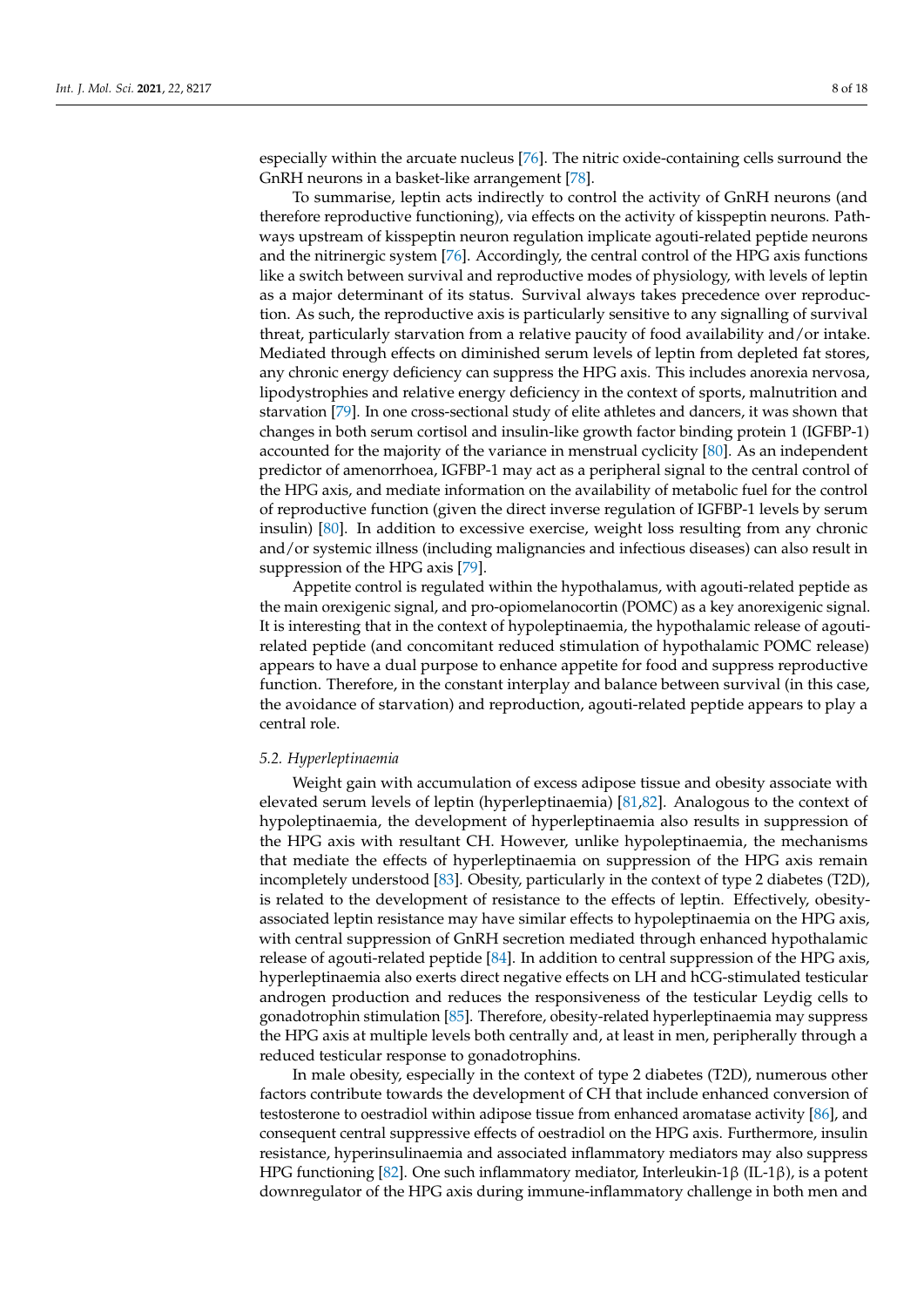women [\[87\]](#page-15-26). IL-1β suppresses the hypothalamic secretion of GnRH, with consequent suppression of LH release from the anterior pituitary gland, and the development of CH. In one study on explants of anterior pituitary gland from ewes, IL-1β also had direct effects on pituitary gonadotroph cells, with suppression of GnRH-stimulated LH release and *LH*-β gene expression [\[87\]](#page-15-26). Therefore, IL-1β may mediate the association of inflammatory conditions (including the chronic inflammatory milieu of obesity) with suppressive effects on the HPG axis  $[87]$ . In one study on men with features of the metabolic syndrome, there was a significant inverse correlation between serum interleukin-6 (IL-6) and testosterone levels [\[88\]](#page-15-27). Therefore, in addition to IL-1β, IL-6 probably also plays an important role in the mediation of the suppressive effects of visceral obesity (and associated low-grade inflammation) on the male HPG axis [\[88\]](#page-15-27). Finally, it is important to emphasise that in both men and women, generalised inflammation and cytokine release likely contribute towards the suppression of the HPG axis, even outside of the context of obesity and the metabolic syndrome. For example, changes in inflammatory markers and serum testosterone are likely causally linked in ageing men [\[89\]](#page-16-0) and in patients with cancer-related cachexia [\[90\]](#page-16-1).

To summarise this section, leptin appears to play a central role as a gatekeeper between survival and reproductive modes of physiology. For optimal reproductive functioning, there needs to be an ideal metabolic status that allows for euleptinaemia (serum leptin levels within a narrow range). Chronic restriction of food intake with diminished fat stores associates with hypoleptinaemia that switches off the reproductive axis, and concomitantly enhances appetite for food (an important component of survival mode). Conversely, chronic caloric excess with expanded adipose tissue depots associates with hyperleptinaemia and leptin resistance, the reproductive and appetitive effects of which are similar to that which occurs in the context of hypoleptinaemia due to diminished effectiveness of leptin on its receptor, combined with the peripheral suppressive effects of hyperleptinaemia on the testicular response to gonadotrophins. In this way, appetite for food and reproductive functioning behave like two ends of a seesaw, with leptin and agouti-related peptide at its fulcrum.

# **6. Signals from the Outside: Morphine, Anabolic-Androgenic Steroids, Physical Trauma and Stress**

The HPG axis is vulnerable to signals from diverse origins. Having explored the endocrine contributors to HPG functioning (including the roles of prolactin and leptin), in this section we consider the impact of external signals on the HPG axis. Numerous environmental signals influence the proper functioning of the HPG axis. By definition such signals originate from outside of the body. Furthermore, these signals have diverse modalities that include both chemical and physical insults. We illustrate the mechanisms by which external signals disrupt the HPG axis through the examples of morphine, anabolicandrogenic steroids (AAS), physical trauma and stress.

### *6.1. Morphine*

Human usage of opium dates back 8000 years. During the Renaissance, the creation of various opium products resulted in common usage and subsequent addiction [\[91\]](#page-16-2). Morphine, the active ingredient of opium, was isolated chemically in the early 1800s by Wilhelm Sertürner, with subsequent elucidation of its chemical and structural formula by Sir Robert Robinson in the 1940s [\[91\]](#page-16-2). Plant-based extraction of morphine from the poppy plant remains a major source of morphine-based therapies [\[91\]](#page-16-2). Currently, there is a stark disparity and inequality in the global usage of opiates, with 80% of the world opiate supply consumed by the United States (US) and 80% of the global population having no access to opiates [\[92\]](#page-16-3). There was a sharp increase in opiate prescriptions and deaths from opiate overuse in the 2000s, culminating in a global opiate crisis [\[92\]](#page-16-3). In a review of the literature, Rose identified a peak in opiate analgesic prescribing and opiate overdose deaths in 2011, with subsequent long-term decline [\[92\]](#page-16-3). There was a subsequent sharp increase in opiate overdose in 2014, driven by illicit use of heroin and fentanyl. Currently, such illicit heroin and fentanyl usage (rather than opiate prescribing) fuels the opiate crisis [\[92\]](#page-16-3). However,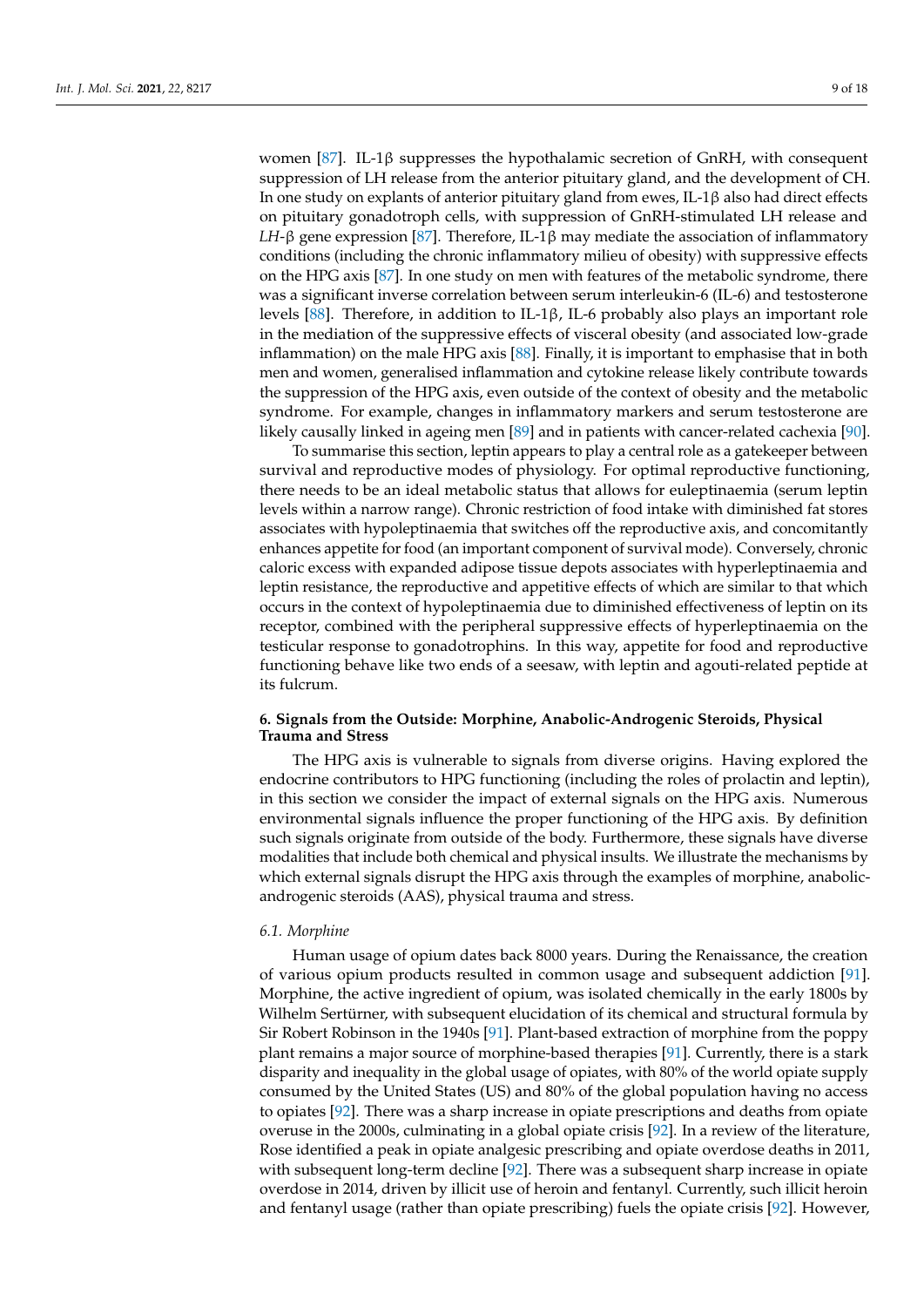the widespread use of oxycodone, driven by pharma support, is also a major contributor to the current opiate crisis.

The negative effects of opiates are legion, and their effects on male reproduction are well known [\[93\]](#page-16-4). However, there seems to be a general lack of awareness among healthcare professionals regarding the potential for CH in male users of opiates, and this discussion is often absent during clinically-based treatments with opiate therapies, including those discussions with patients [\[93\]](#page-16-4). In a recent systematic review and metaanalysis of opiate effects on the HPG axis, de Vries and colleagues identified 52 studies from the literature, with >18,400 subjects [\[94\]](#page-16-5). Indications for opiate usage (such as methadone and morphine) included chronic pain and maintenance treatment for opiate addiction. Overall, the prevalence of opiate-related CH was 63% (the vast majority, 99.5% being male subjects), and opiate-related hypocortisolism occurred in 15% of subjects [\[94\]](#page-16-5). The authors concluded that patients on chronic opiate therapy should undergo periodic evaluation of the HPG and HPA axes [\[94\]](#page-16-5). In addition to the development of CH, exogenous opiates also reduce semen quality and increase DNA fragmentation [\[93\]](#page-16-4).

Although opiates exert their negative effects on the HPG axis through a variety of mechanisms, their major mechanism of action is via the direct inhibition of GnRH release [\[95,](#page-16-6)[96\]](#page-16-7). Opiate-related increases in prolactin release can also suppress gonadotrophin production and secretion from the anterior pituitary gland [\[93\]](#page-16-4). There are also direct negative effects of opiates on the testes, even in the context of well-maintained levels of androgens. Endogenous production of opioids (within testicular Leydig and germ cells) exert their paracrine effects through interaction with receptors throughout the testes (including the regulation of androgen binding protein from effects on Sertoli cell receptors) [\[93\]](#page-16-4). There are also effects of opioids on the expression of aromatase within the brain and testis [\[93\]](#page-16-4) that may further suppress the proper functioning of the HPG axis.

Given the prevalence of CH in male chronic users of opiates, with the majority having some degree of CH, it seems surprising that this very common and potentially debilitating side-effect of opiates is not more widely appreciated and discussed with male patients prior to and at the time of prescription of opiate-based therapies. It is incumbent upon healthcare professionals, especially those who prescribe opiates, to discuss the potential (indeed likelihood in male patients) for CH development with patients, and the clinical features of CH and the known adverse effects on testicular function and male fertility. Furthermore, proper endocrine assessment of HPG functioning both prior to initiation of opiates, and periodically whilst on opiates, is important to enable the early identification and appropriate and timely management of opiate-related CH.

## *6.2. Anabolic-Androgenic Steroids (AAS)*

AAS are testosterone derivatives typically used either recreationally or by athletes to enhance strength and appearance and/or to improve athletic performance [\[97\]](#page-16-8). The use of AAS is a relatively common cause of CH in clinical practice, the global lifetime prevalence of AAS use being 6.4% and 1.6% for men and women, respectively [\[98\]](#page-16-9). However, despite the common usage of AAS, there is a limitation in our understanding of the adverse effects of AAS and the mechanism(s) implicated through a lack of controlled clinical trials in this field due to ethical constraints [\[98\]](#page-16-9). Therefore, much of our understanding derives from retrospective cohort studies and case reports. Such published data reveal that the use and withdrawal of AAS commonly causes CH that may be profound in its severity and frequently prolonged, and may cause substantial morbidity, including potentially irreversible adverse effects on the HPG axis [\[97,](#page-16-8)[99\]](#page-16-10). Rahnema and colleagues conducted a review of the relevant literature and showed that symptoms of hypogonadism in men who use AAS depends on the dose, duration and type of AAS used [\[100\]](#page-16-11). In one systematic review and meta-analysis reported by Christou and colleagues, based on >3800 primarily male subjects (>1700 AAS users) from >30 reported studies, most AAS users had hypogonadism with persistently low serum levels of testosterone and gonadotrophins lasting several weeks to months following discontinuation of AAS [\[97\]](#page-16-8). Furthermore, AAS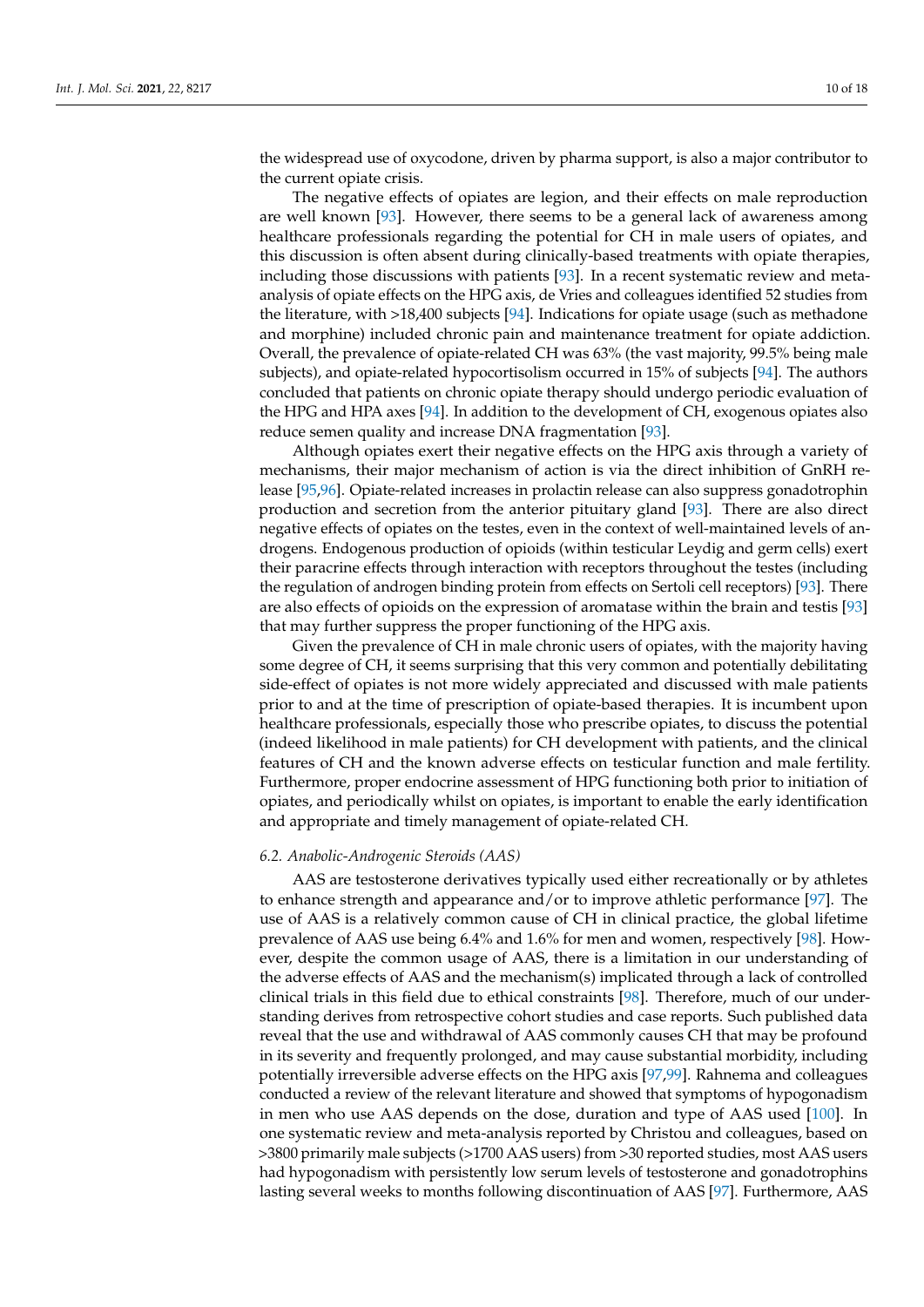associated with functional and structural changes in sperm, subfertility, gynaecomastia and reduced testicular volume in men, and in women, clitoromegaly and menstrual irregularities [\[97\]](#page-16-8). In a further study on weight-lifters from the US, compared with non-AAS users those who had formerly used AAS and had not been treated showed significantly smaller testicular volumes and lower levels of serum testosterone that persisted in some cases for >2 years [\[99\]](#page-16-10). Furthermore, this untreated group of former AAS users had significantly lower scores of sexual desire, and in the group of former AAS users (both treated and untreated), 29% had experienced major depressive episodes during the withdrawal of AAS [\[99\]](#page-16-10).

The mechanisms of CH associated with the use of AAS stems from negative feedback in the central regulation of the HPG axis [\[98\]](#page-16-9). In women who use AAS, such HPG axis dysregulation may manifest with disruption of ovarian function, acne, hirsutism and deepening of the voice that may be irreversible [\[98\]](#page-16-9). Indeed, the clinical features of AAS in women may masquerade as both the female athlete triad (menstrual disorders, low bone mass and low energy intake) [\[98\]](#page-16-9) and Polycystic Ovary Syndrome. This highlights the importance of a careful history and examination in women who present with such common clinical features to exclude any potential for use of AAS.

In addition to the adverse effects on the HPG axis, the use of AAS also associates with cognitive and brain abnormalities similar to those in Alzheimer's Disease. Supraphysiological levels of androgens within the brain resulting from usage of AAS induce androgenic abnormalities and oxidative stress that associate with changes in the expression and activity of proteins that synthesize and eliminate β-amyloid and hyperphosphorylated tau protein, with resultant accumulation of these abnormal proteins within the brain [\[101\]](#page-16-12). Such accumulation may accelerate through the concomitant usage of other psychoactive substances, ultimately leading to an increased risk of the early development of dementia [\[101\]](#page-16-12).

### *6.3. Physical Trauma*

The hypothalamo-pituitary unit is particularly vulnerable to any physical trauma to the head. Factors that may contribute towards this vulnerability include its anatomical position at the base of the brain, and the portal circulation of the anterior pituitary, enhancing its risk of injury from infarction following any trauma-related compromise to its blood supply. Traumatic Brain Injury (TBI) is a relatively common cause of CH, most commonly affecting younger adults under the age of 35 years. Pituitary dysfunction (including CH and other pituitary deficits such as hypothyroidism, hypocortisolism, growth hormone deficiency and central diabetes insipidus) occurs in 20–40% of patients following moderate and severe TBI in both the acute and chronic phases [\[102\]](#page-16-13). Although the pathogenesis of hypopituitarism (including CH) following TBI remains incompletely understood, hypotheses include direct injury from the primary mechanical event itself, and secondary effects that include hypoxia, hypotension, changes in cerebral blood flow and metabolism and raised intracranial pressure, that may ultimately induce ischaemic adenohypophysial infarction [\[102\]](#page-16-13). In addition to acute TBI, even relatively minor but repeated head injuries (such as through boxing, martial arts and football ("heading' the ball")) can cause impairment of HPG function and the development of CH [\[103–](#page-16-14)[107\]](#page-16-15).

## *6.4. Stress*

The term "stress" has multiple definitions across diverse fields. Even within the clinical realm, "stress" is used as an umbrella term with multiple meanings. In this context, we use the term "stress" to indicate a state of mental or emotional strain or tension resulting from adverse or demanding circumstances. Stress often originates from the outside. Furthermore, "adverse or demanding circumstances" are entirely subjective and likely to affect different people in different ways [\[108](#page-16-16)[,109\]](#page-16-17). Any change can have potential for eliciting a stress response, even if personally perceived as having positive utility. We should not assume therefore that stress only occurs following negative life events. Accordingly, stress within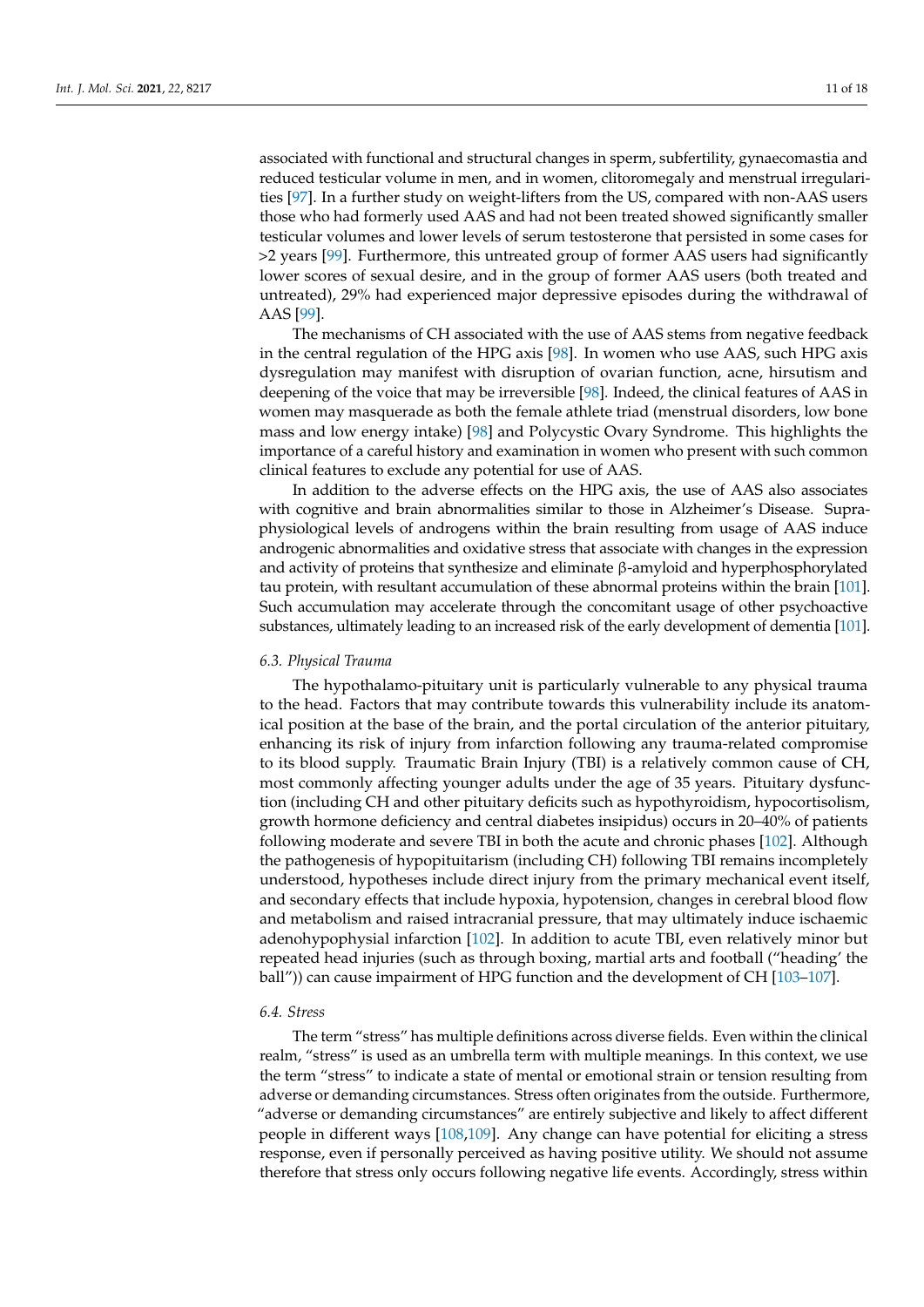our busy, demanding, dynamic, unpredictable and highly changeable modern-day world, is very common [\[110\]](#page-16-18).

It is well established that stress can induce CH [\[111\]](#page-16-19). The clinical implications of stressinduced CH include the development of amenorrhoea in girls, for example, in the context of stress from examinations, and the onset of erectile dysfunction in men who experience stress. As the existing literature on stress-induced CH appears orientated towards women, we focus our discussion on "Stress-Amenorrhoea" (SA). In women, SA is common and is thought to account for 15–48% of menstrual disorders [\[112](#page-16-20)[,113\]](#page-16-21). Ultimately, SA ensues from activation of multiple neural, metabolic and hormonal pathways that culminate in a reduction of the pulsatile secretion of GnRH from hypothalamic neurons [\[111](#page-16-19)[,112\]](#page-16-20). During acute and chronic stress, there is activation of the sympathetic adreno-medullary and HPA axes, respectively [\[114\]](#page-16-22). In addition to activation of the HPA axis, stress-related activation of corticotrophin-releasing hormone (CRH) may also enhance the release of endogenous opioid peptides and endorphins that in turn impair the pulsatile release of GnRH [\[112](#page-16-20)[,115\]](#page-17-0). This is a mechanism of CH similar to the use of exogenous opiates [\[95\]](#page-16-6). Other mechanisms that underlie SA include the impairment of kisspeptin-secreting neurons [\[112\]](#page-16-20). Interestingly, although prolactin may be considered as a "stress hormone", SA is probably not mediated by hyperprolactinaemia. Indeed conversely, SA may associate with low levels of serum prolactin due to stress-induced dopaminergic overtone [\[112,](#page-16-20)[116\]](#page-17-1). Finally, we should generally consider SA as a diagnosis of exclusion [\[112\]](#page-16-20).

To summarise this section, the vulnerability of the HPG axis stems from its evolutionary susceptibility to and necessity for suppressibility. Perhaps as a side-effect of the hyper-responsiveness of the HPG axis to multiple internal (including neuronal and endocrine) signals, the HPG axis is also vulnerable to signals from the outside, such as the use of opiates, AAS, physical trauma and stress. In one sense, the over-accommodating nature of the HPG axis has left it vulnerable to being "gate-crashed" by unwanted guests.

### **7. To Treat or Not to Treat?**

In any clinical scenario, the potential for CH exists. It is important to appreciate that the identification of CH does not necessarily imply an urgent need for treatment with hormone replacements [\[117\]](#page-17-2). Indeed, during acute illness or distress, the temporary occurrence of CH may actually fulfil a protective role. It is apposite to consider the occurrence of CH in its clinical scenario, including physiological CH such as during lactation or menopause. In certain scenarios, such as CH from underweight and hypoleptinaemia, a clinical decision is required regarding the need for hormone replacement. However, in these scenarios, it is likely that hormone replacements are used for their non-reproductive benefits (such as bone [\[11\]](#page-13-6) and cardiovascular protection [\[118\]](#page-17-3)), and may require adequate contraception if pregnancy is considered harmful. A detailed discussion of treatment and management options for CH is beyond the scope of this review and has been covered extensively recently in an Endocrine Society Clinical Practice Guideline [\[117\]](#page-17-2). However, given the diversity and complexity of the many clinical scenarios that manifest in CH, it is important to consider each case individually. Furthermore, future research should explore options to complement the administration of sex hormone replacement therapies for the treatment of CH, such as the use of taurine [\[119\]](#page-17-4).

Although the HPG axis controls reproductive function, it is important to consider the non-reproductive effects of CH. As noted above, CH over the longer term can adversely affect bone [\[11\]](#page-13-6) and cardiovascular health [\[118\]](#page-17-3), and result in reduced muscle mass and physical strength [\[120\]](#page-17-5). Furthermore, CH can manifest with metabolic dysfunction [\[121\]](#page-17-6), reduced vitality, irritability and changes in cognition and emotional functioning. It is important to raise awareness of these non-reproductive features of CH to ensure early institution of appropriate investigations and diagnosis, and to enable timely referral to an endocrine specialist. In women, the sudden loss of menstrual periods with the onset of CH serves as an early warning. Unfortunately, there is no cyclical reproductive equivalent in men. Therefore, CH can be more insidious in men, and may go unnoticed, or the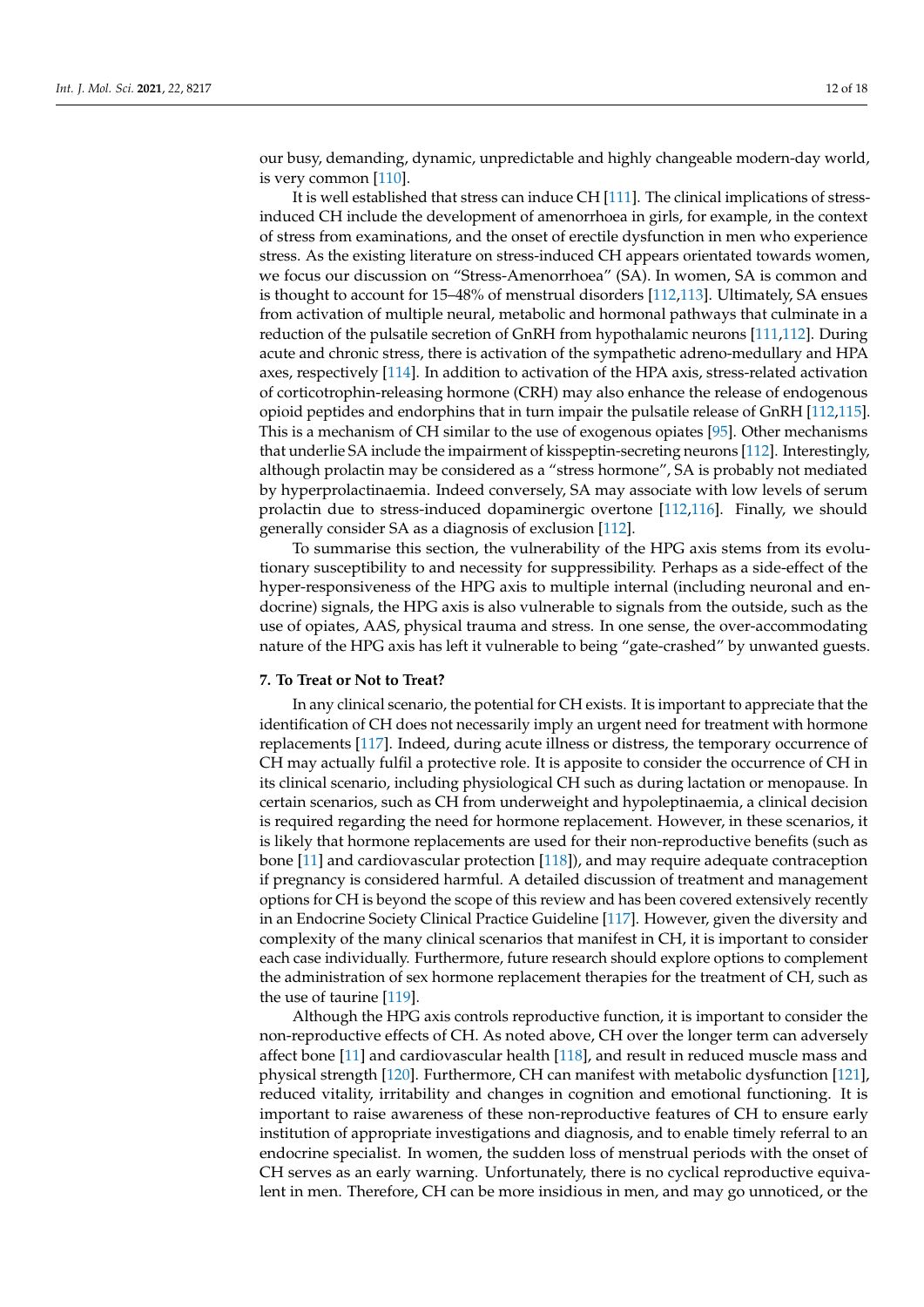non-reproductive features of CH attributed to something else such as stress. It is important therefore, particularly in men and especially in the context of risk factors, to have a low threshold for investigating CH and for prompt specialist referral when required. Thorough investigation and management of CH should include consideration of its associated sexual and reproductive dysfunctions with attendant emotional ramifications, and the non-reproductive features of CH. Analogous to the HPG axis itself, the patient with CH is often vulnerable.

# **8. Conclusions**

To conclude, the HPG axis is vulnerable to numerous factors that include endocrine inputs (effects of prolactin, leptin and β-endorphin); neural signals (such as occur during suckling); inflammatory molecules (including interleukins and cytokines); stress; weightloss and energy-deficient states; hypothalamo-pituitary lesions (including disconnection hyperprolactinaemia); and numerous external signals such as opiates, AAS, physical trauma and stress. The complex ontogeny of the GnRH neurons with diverse genetic regulation further enhances the vulnerability of the normal function of the HPG axis. Finally, numerous drug therapies (outlined in Table [1\)](#page-6-0) are associated with raised serum prolactin with potential for the development of CH.

The facultative nature of the reproductive mode stems from a need to conserve resources for survival in times of need, and to avoid the untimely allocation of resources for reproduction at such times, that would further threaten survival. Indeed, in one reported study on >21,600 couples married between 1860 and 1895 from the Utah Population Database, increased number of offspring and reproductive rate actually correlated with reduced parental survival, this correlation being significantly more pronounced for mothers than for fathers [\[122\]](#page-17-7). Unsurprisingly, parental mortality resulted in reduced survival and reproductive success of offspring [\[122\]](#page-17-7). These data highlight the fitness and survival costs of reproduction within a human population, albeit from the 19th Century. Given the implications of reproduction for survival, it is evolutionarily important to ensure appropriate modes of survival versus reproduction at any given time. Accordingly, the regulation of the HPG axis involves multiple inputs from a diverse array of origins, all of which impact on its proper functioning. Ultimately, the HPG axis functions like a simple switch: "off" for survival mode (denoting CH), and "on" for reproductive mode (denoting normal reproductive functioning).

Finally, there is an important unmet clinical need for raised awareness of CH and its numerous and varied causes amongst healthcare professionals. We need to ensure that we always position the patient centrally in our clinical approach to CH, and to execute our management both sensitively and with empathy.

**Funding:** This research received no external funding.

**Institutional Review Board Statement:** Not applicable.

**Informed Consent Statement:** Not applicable.

**Data Availability Statement:** Not applicable.

**Conflicts of Interest:** The authors declare no conflict of interest.

# **References**

- <span id="page-12-0"></span>1. Gallo-Payet, N. 60 YEARS OF POMC: Adrenal and extra-adrenal functions of ACTH. *J. Mol. Endocrinol.* **2016**, *56*, T135–T156. [\[CrossRef\]](http://doi.org/10.1530/JME-15-0257) [\[PubMed\]](http://www.ncbi.nlm.nih.gov/pubmed/26793988)
- <span id="page-12-1"></span>2. Fliers, E.; Boelen, A.; van Trotsenburg, A.S. Central regulation of the hypothalamo-pituitary-thyroid (HPT) axis: Focus on clinical aspects. In *Handbook of Clinical Neurology*; Elsevier: Amsterdam, The Netherlands, 2014; Volume 124, pp. 127–138.
- <span id="page-12-2"></span>3. Stalder, T.; Steudte-Schmiedgen, S.; Alexander, N.; Klucken, T.; Vater, A.; Wichmann, S.; Kirschbaum, C.; Miller, R. Stress-related and basic determinants of hair cortisol in humans: A meta-analysis. *Psychoneuroendocrinology* **2017**, *77*, 261–274. [\[CrossRef\]](http://doi.org/10.1016/j.psyneuen.2016.12.017) [\[PubMed\]](http://www.ncbi.nlm.nih.gov/pubmed/28135674)
- <span id="page-12-3"></span>4. Zhang, H.; Yao, Z.; Lin, L.; Sun, X.; Shi, X.; Zhang, L. Early life stress predicts cortisol response to psychosocial stress in healthy young adults. *Psych J.* **2019**, *8*, 353–362. [\[CrossRef\]](http://doi.org/10.1002/pchj.278) [\[PubMed\]](http://www.ncbi.nlm.nih.gov/pubmed/30932372)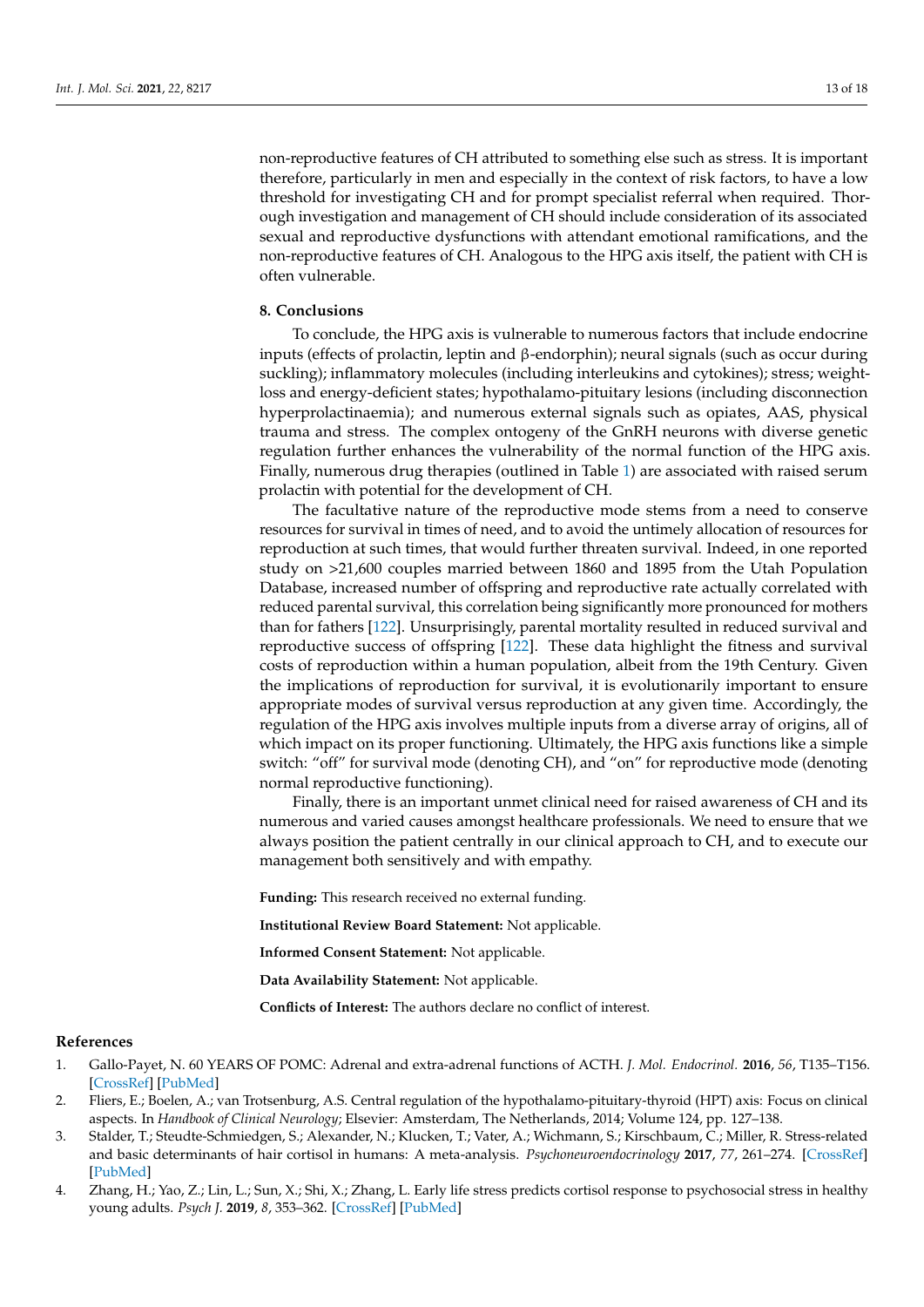- <span id="page-13-0"></span>5. Lee, S.; Farwell, A.P. Euthyroid Sick Syndrome. *Compr. Physiol.* **2016**, *6*, 1071–1080.
- <span id="page-13-1"></span>6. Honour, J.W. Biochemistry of the menopause. *Ann. Clin. Biochem.* **2018**, *55*, 18–33. [\[CrossRef\]](http://doi.org/10.1177/0004563217739930)
- <span id="page-13-2"></span>7. Tilbrook, A.J.; Turner, A.I.; Clarke, I.J. Stress and reproduction: Central mechanisms and sex differences in non-rodent species. *Stress* **2002**, *5*, 83–100. [\[CrossRef\]](http://doi.org/10.1080/10253890290027912)
- <span id="page-13-3"></span>8. Richard-Eaglin, A. Male and female hypogonadism. *Nurs. Clin. N. Am.* **2018**, *53*, 395–405. [\[CrossRef\]](http://doi.org/10.1016/j.cnur.2018.04.006)
- <span id="page-13-4"></span>9. Rey, R.A.; Grinspon, R.P.; Gottlieb, S.; Pasqualini, T.; Knoblovits, P.; Aszpis, S.; Pacenza, N.; Stewart Usher, J.; Bergada, I.; Campo, S.M. Male hypogonadism: An extended classification based on a developmental, endocrine physiology-based approach. *Andrology* **2013**, *1*, 3–16. [\[CrossRef\]](http://doi.org/10.1111/j.2047-2927.2012.00008.x)
- <span id="page-13-5"></span>10. Esteves, S.C. Clinical management of infertile men with nonobstructive azoospermia. *Asian J. Androl.* **2015**, *17*, 459–470. [\[CrossRef\]](http://doi.org/10.4103/1008-682X.148719)
- <span id="page-13-6"></span>11. Irwig, M.S. Male hypogonadism and skeletal health. *Curr. Opin. Endocrinol. Diabetes Obes.* **2013**, *20*, 517–522. [\[CrossRef\]](http://doi.org/10.1097/01.med.0000436185.36717.76)
- <span id="page-13-7"></span>12. Arver, S.; Lehtihet, M. Current guidelines for the diagnosis of testosterone deficiency. *Adv. Manag. Testosterone Defic.* **2009**, *37*, 5–20.
- <span id="page-13-8"></span>13. Molina-Vega, M.; Munoz-Garach, A.; Damas-Fuentes, M.; Fernandez-Garcia, J.C.; Tinahones, F.J. Secondary male hypogonadism: A prevalent but overlooked comorbidity of obesity. *Asian J. Androl.* **2018**, *20*, 531–538. [\[PubMed\]](http://www.ncbi.nlm.nih.gov/pubmed/29974886)
- <span id="page-13-9"></span>14. Salenave, S.; Trabado, S.; Maione, L.; Brailly-Tabard, S.; Young, J. Male acquired hypogonadotropic hypogonadism: Diagnosis and treatment. *Ann. Endocrinol.* **2012**, *73*, 141–146. [\[CrossRef\]](http://doi.org/10.1016/j.ando.2012.03.040) [\[PubMed\]](http://www.ncbi.nlm.nih.gov/pubmed/22541999)
- <span id="page-13-10"></span>15. Practice Committee of the American Society for Reproductive Medicine. Electronic address, a.a.o. Management of nonobstructive azoospermia: A committee opinion. *Fertil. Steril.* **2018**, *110*, 1239–1245. [\[CrossRef\]](http://doi.org/10.1016/j.fertnstert.2018.09.012) [\[PubMed\]](http://www.ncbi.nlm.nih.gov/pubmed/30503112)
- <span id="page-13-11"></span>16. Vargas, G.; Gonzalez, B.; Ramirez, C.; Ferreira, A.; Espinosa, E.; Mendoza, V.; Guinto, G.; Lopez-Felix, B.; Zepeda, E.; Mercado, M. Clinical characteristics and treatment outcome of 485 patients with nonfunctioning pituitary macroadenomas. *Int. J. Endocrinol.* **2015**, *2015*, 756069. [\[CrossRef\]](http://doi.org/10.1155/2015/756069)
- <span id="page-13-12"></span>17. Dalvi, M.; Walker, B.R.; Strachan, M.W.; Zammitt, N.N.; Gibb, F.W. The prevalence of structural pituitary abnormalities by MRI scanning in men presenting with isolated hypogonadotrophic hypogonadism. *Clin. Endocrinol.* **2016**, *84*, 858–861. [\[CrossRef\]](http://doi.org/10.1111/cen.13015) [\[PubMed\]](http://www.ncbi.nlm.nih.gov/pubmed/26733239)
- <span id="page-13-13"></span>18. Peng, J.; Qiu, M.; Qi, S.; Li, D.; Peng, Y. Hypopituitarism patterns among adult males with prolactinomas. *Clin. Neurol. Neurosurg.* **2016**, *144*, 112–118. [\[CrossRef\]](http://doi.org/10.1016/j.clineuro.2016.01.029) [\[PubMed\]](http://www.ncbi.nlm.nih.gov/pubmed/27038873)
- <span id="page-13-14"></span>19. Kashyap, A.S. Young male with headache, blindness, and hypogonadism. Diagnosis: Craniopharyngioma presenting with hypogonadotrophic hypogonadism. *Postgrad. Med. J.* **2000**, *76*, 513–519. [\[CrossRef\]](http://doi.org/10.1136/pmj.76.898.513)
- <span id="page-13-15"></span>20. Monteiro, D.M.; Freitas, P.; Vieira, R.; Carvalho, D. Hypogonadotropic hypogonadism in non-functioning pituitary adenomas: Impact of intervention. *Exp. Clin. Endocrinol. Diabetes* **2017**, *125*, 368–376. [\[CrossRef\]](http://doi.org/10.1055/s-0042-124355)
- <span id="page-13-16"></span>21. Thakker, S.; Persily, J.; Najari, B.B. Kallman syndrome and central non-obstructive azoospermia. *Best Pract. Res. Clin. Endocrinol. Metab.* **2020**, *34*, 101475. [\[CrossRef\]](http://doi.org/10.1016/j.beem.2020.101475)
- <span id="page-13-17"></span>22. El Osta, R.; Grandpre, N.; Monnin, N.; Hubert, J.; Koscinski, I. Hypogonadotropic hypogonadism in men with hereditary hemochromatosis. *Basic Clin. Androl.* **2017**, *27*, 13. [\[CrossRef\]](http://doi.org/10.1186/s12610-017-0057-8) [\[PubMed\]](http://www.ncbi.nlm.nih.gov/pubmed/28694969)
- <span id="page-13-18"></span>23. Jarvi, K.; Lo, K.; Fischer, A.; Grantmyre, J.; Zini, A.; Chow, V.; Mak, V. CUA Guideline: The workup of azoospermic males. *Can. Urol. Assoc. J.* **2010**, *4*, 163–167. [\[CrossRef\]](http://doi.org/10.5489/cuaj.10050) [\[PubMed\]](http://www.ncbi.nlm.nih.gov/pubmed/20514278)
- <span id="page-13-19"></span>24. Beate, K.; Joseph, N.; Nicolas de, R.; Wolfram, K. Genetics of isolated hypogonadotropic hypogonadism: Role of GnRH receptor and other genes. *Int. J. Endocrinol.* **2012**, *2012*, 147893. [\[CrossRef\]](http://doi.org/10.1155/2012/147893)
- <span id="page-13-20"></span>25. Cangiano, B.; Swee, D.S.; Quinton, R.; Bonomi, M. Genetics of congenital hypogonadotropic hypogonadism: Peculiarities and phenotype of an oligogenic disease. *Hum. Genet.* **2021**, *140*, 77–111. [\[CrossRef\]](http://doi.org/10.1007/s00439-020-02147-1)
- <span id="page-13-21"></span>26. Dode, C.; Hardelin, J.P. Kallmann syndrome. *Eur. J. Hum. Genet.* **2009**, *17*, 139–146. [\[CrossRef\]](http://doi.org/10.1038/ejhg.2008.206)
- <span id="page-13-22"></span>27. Fraietta, R.; Zylberstejn, D.S.; Esteves, S.C. Hypogonadotropic hypogonadism revisited. *Clinics* **2013**, *68* (Suppl. 1), 81–88. [\[CrossRef\]](http://doi.org/10.6061/clinics/2013(Sup01)09)
- <span id="page-13-23"></span>28. Casoni, F.; Malone, S.A.; Belle, M.; Luzzati, F.; Collier, F.; Allet, C.; Hrabovszky, E.; Rasika, S.; Prevot, V.; Chedotal, A. Development of the neurons controlling fertility in humans: New insights from 3D imaging and transparent fetal brains. *Development* **2016**, *143*, 3969–3981. [\[CrossRef\]](http://doi.org/10.1242/dev.139444)
- <span id="page-13-24"></span>29. Young, J.; Xu, C.; Papadakis, G.E.; Acierno, J.S.; Maione, L.; Hietamaki, J.; Raivio, T.; Pitteloud, N. Clinical management of congenital hypogonadotropic hypogonadism. *Endocr. Rev.* **2019**, *40*, 669–710. [\[CrossRef\]](http://doi.org/10.1210/er.2018-00116) [\[PubMed\]](http://www.ncbi.nlm.nih.gov/pubmed/30698671)
- <span id="page-13-25"></span>30. Lewkowitz-Shpuntoff, H.M.; Hughes, V.A.; Plummer, L.; Au, M.G.; Doty, R.L.; Seminara, S.B.; Chan, Y.M.; Pitteloud, N.; Crowley, W.F., Jr.; Balasubramanian, R. Olfactory phenotypic spectrum in idiopathic hypogonadotropic hypogonadism: Pathophysiological and genetic implications. *J. Clin. Endocrinol. Metab.* **2012**, *97*, E136–E144. [\[CrossRef\]](http://doi.org/10.1210/jc.2011-2041)
- <span id="page-13-26"></span>31. Fechner, A.; Fong, S.; McGovern, P. A review of Kallmann syndrome: Genetics, pathophysiology, and clinical management. *Obstet. Gynecol. Surv.* **2008**, *63*, 189–194. [\[CrossRef\]](http://doi.org/10.1097/OGX.0b013e3181641278)
- <span id="page-13-27"></span>32. Topaloglu, A.K. Update on the genetics of idiopathic hypogonadotropic hypogonadism. *J. Clin. Res. Pediatr. Endocrinol.* **2017**, *9* (Suppl. 2), 113–122. [\[CrossRef\]](http://doi.org/10.4274/jcrpe.2017.S010)
- <span id="page-13-28"></span>33. Franco, B.; Guioli, S.; Pragliola, A.; Incerti, B.; Bardoni, B.; Tonlorenzi, R.; Carrozzo, R.; Maestrini, E.; Pieretti, M.; Taillon-Miller, P. A gene deleted in Kallmann's syndrome shares homology with neural cell adhesion and axonal path-finding molecules. *Nature* **1991**, *353*, 529–536. [\[CrossRef\]](http://doi.org/10.1038/353529a0)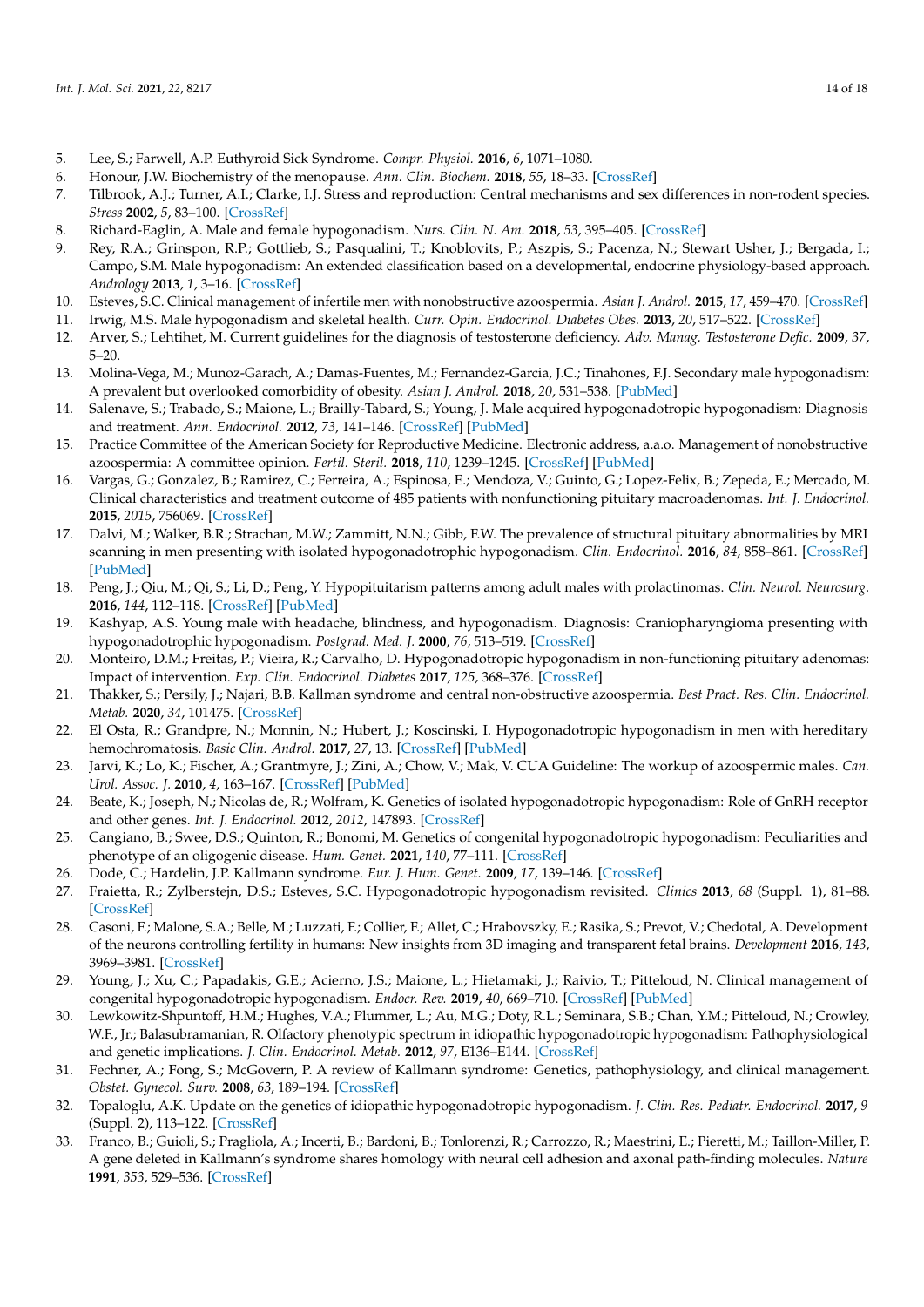- <span id="page-14-0"></span>34. Pedersen-White, J.R.; Chorich, L.P.; Bick, D.P.; Sherins, R.J.; Layman, L.C. The prevalence of intragenic deletions in patients with idiopathic hypogonadotropic hypogonadism and Kallmann syndrome. *Mol. Hum. Reprod.* **2008**, *14*, 367–370. [\[CrossRef\]](http://doi.org/10.1093/molehr/gan027)
- <span id="page-14-1"></span>35. Massin, N.; Pecheux, C.; Eloit, C.; Bensimon, J.L.; Galey, J.; Kuttenn, F.; Hardelin, J.P.; Dode, C.; Touraine, P. X chromosome-linked Kallmann syndrome: Clinical heterogeneity in three siblings carrying an intragenic deletion of the KAL-1 gene. *J. Clin. Endocrinol. Metab.* **2003**, *88*, 2003–2008. [\[CrossRef\]](http://doi.org/10.1210/jc.2002-021981)
- <span id="page-14-2"></span>36. Goncalves, C.; Bastos, M.; Pignatelli, D.; Borges, T.; Aragues, J.M.; Fonseca, F.; Pereira, B.D.; Socorro, S.; Lemos, M.C. Novel FGFR1 mutations in Kallmann syndrome and normosmic idiopathic hypogonadotropic hypogonadism: Evidence for the involvement of an alternatively spliced isoform. *Fertil. Steril.* **2015**, *104*, 1261–1267. [\[CrossRef\]](http://doi.org/10.1016/j.fertnstert.2015.07.1142)
- <span id="page-14-3"></span>37. Hebert, J.M.; Lin, M.; Partanen, J.; Rossant, J.; McConnell, S.K. FGF signaling through FGFR1 is required for olfactory bulb morphogenesis. *Development* **2003**, *130*, 1101–1111. [\[CrossRef\]](http://doi.org/10.1242/dev.00334) [\[PubMed\]](http://www.ncbi.nlm.nih.gov/pubmed/12571102)
- <span id="page-14-4"></span>38. Dode, C.; Rondard, P. PROK2/PROKR2 signaling and Kallmann syndrome. *Front. Endocrinol.* **2013**, *4*, 19. [\[CrossRef\]](http://doi.org/10.3389/fendo.2013.00019)
- <span id="page-14-5"></span>39. Beranova, M.; Oliveira, L.M.; Bedecarrats, G.Y.; Schipani, E.; Vallejo, M.; Ammini, A.C.; Quintos, J.B.; Hall, J.E.; Martin, K.A.; Hayes, F.J. Prevalence, phenotypic spectrum, and modes of inheritance of gonadotropin-releasing hormone receptor mutations in idiopathic hypogonadotropic hypogonadism. *J. Clin. Endocrinol. Metab.* **2001**, *86*, 1580–1588. [\[CrossRef\]](http://doi.org/10.1210/jc.86.4.1580) [\[PubMed\]](http://www.ncbi.nlm.nih.gov/pubmed/11297587)
- <span id="page-14-6"></span>40. Jongmans, M.C.; van Ravenswaaij-Arts, C.M.; Pitteloud, N.; Ogata, T.; Sato, N.; Claahsen-van der Grinten, H.L.; van der Donk, K.; Seminara, S.; Bergman, J.E.; Brunner, H.G. CHD7 mutations in patients initially diagnosed with Kallmann syndrome–the clinical overlap with CHARGE syndrome. *Clin. Genet.* **2009**, *75*, 65–71. [\[CrossRef\]](http://doi.org/10.1111/j.1399-0004.2008.01107.x)
- <span id="page-14-7"></span>41. Trarbach, E.B.; Abreu, A.P.; Silveira, L.F.; Garmes, H.M.; Baptista, M.T.; Teles, M.G.; Costa, E.M.; Mohammadi, M.; Pitteloud, N.; Mendonca, B.B. Nonsense mutations in FGF8 gene causing different degrees of human gonadotropin-releasing deficiency. *J. Clin. Endocrinol. Metab.* **2010**, *95*, 3491–3496. [\[CrossRef\]](http://doi.org/10.1210/jc.2010-0176) [\[PubMed\]](http://www.ncbi.nlm.nih.gov/pubmed/20463092)
- <span id="page-14-8"></span>42. Costa-Barbosa, F.A.; Balasubramanian, R.; Keefe, K.W.; Shaw, N.D.; Al-Tassan, N.; Plummer, L.; Dwyer, A.A.; Buck, C.L.; Choi, J.H.; Seminara, S.B. Prioritizing genetic testing in patients with Kallmann syndrome using clinical phenotypes. *J. Clin. Endocrinol. Metab.* **2013**, *98*, E943–E953. [\[CrossRef\]](http://doi.org/10.1210/jc.2012-4116)
- <span id="page-14-9"></span>43. Bonomi, M.; Vezzoli, V.; Krausz, C.; Guizzardi, F.; Vezzani, S.; Simoni, M.; Bassi, I.; Duminuco, P.; Di Iorgi, N.; Giavoli, C. Characteristics of a nationwide cohort of patients presenting with isolated hypogonadotropic hypogonadism (IHH). *Eur. J. Endocrinol.* **2018**, *178*, 23–32. [\[CrossRef\]](http://doi.org/10.1530/EJE-17-0065) [\[PubMed\]](http://www.ncbi.nlm.nih.gov/pubmed/28882981)
- <span id="page-14-10"></span>44. Wang, F.; Zhao, S.; Xie, Y.; Yang, W.; Mo, Z. De novo SOX10 nonsense mutation in a patient with Kallmann syndrome, deafness, iris hypopigmentation, and hyperthyroidism. *Ann. Clin. Lab. Sci.* **2018**, *48*, 248–252.
- <span id="page-14-11"></span>45. Stamou, M.I.; Georgopoulos, N.A. Kallmann syndrome: Phenotype and genotype of hypogonadotropic hypogonadism. *Metabolism* **2018**, *86*, 124–134. [\[CrossRef\]](http://doi.org/10.1016/j.metabol.2017.10.012)
- <span id="page-14-12"></span>46. Pingault, V.; Bodereau, V.; Baral, V.; Marcos, S.; Watanabe, Y.; Chaoui, A.; Fouveaut, C.; Leroy, C.; Verier-Mine, O.; Francannet, C. Loss-of-function mutations in SOX10 cause Kallmann syndrome with deafness. *Am. J. Hum. Genet.* **2013**, *92*, 707–724. [\[CrossRef\]](http://doi.org/10.1016/j.ajhg.2013.03.024) [\[PubMed\]](http://www.ncbi.nlm.nih.gov/pubmed/23643381)
- <span id="page-14-13"></span>47. Newbern, K.; Natrajan, N.; Kim, H.G.; Chorich, L.P.; Halvorson, L.M.; Cameron, R.S.; Layman, L.C. Identification of HESX1 mutations in Kallmann syndrome. *Fertil. Steril.* **2013**, *99*, 1831–1837. [\[CrossRef\]](http://doi.org/10.1016/j.fertnstert.2013.01.149)
- <span id="page-14-14"></span>48. Short, R.V. Lactation–the central control of reproduction. In *Ciba Foundation Symposium*; Ciba Foundation: London, UK, 1976; pp. 73–86.
- <span id="page-14-15"></span>49. Short, R.V. Lactational infertility in family planning. *Ann. Med.* **1993**, *25*, 175–180. [\[CrossRef\]](http://doi.org/10.3109/07853899309164164) [\[PubMed\]](http://www.ncbi.nlm.nih.gov/pubmed/8489757)
- <span id="page-14-16"></span>50. Grattan, D.R.; Szawka, R.E. Kisspeptin and Prolactin. *Semin. Reprod. Med.* **2019**, *37*, 93–104. [\[CrossRef\]](http://doi.org/10.1055/s-0039-3400956) [\[PubMed\]](http://www.ncbi.nlm.nih.gov/pubmed/31847029)
- <span id="page-14-17"></span>51. Grossman, A.; Moult, P.J.; McIntyre, H.; Evans, J.; Silverstone, T.; Rees, L.H.; Besser, G.M. Opiate mediation of amenorrhoea in hyperprolactinaemia and in weight-loss related amenorrhoea. *Clin. Endocrinol.* **1982**, *17*, 379–388. [\[CrossRef\]](http://doi.org/10.1111/j.1365-2265.1982.tb01603.x)
- <span id="page-14-18"></span>52. Sobrinho, L.G. Prolactin, psychological stress and environment in humans: Adaptation and maladaptation. *Pituitary* **2003**, *6*, 35–39. [\[CrossRef\]](http://doi.org/10.1023/A:1026229810876)
- <span id="page-14-19"></span>53. Barber, T.M.; Kenkre, J.; Garnett, C.; Scott, R.V.; Byrne, J.V.; Wass, J.A. Recurrence of hyperprolactinaemia following discontinuation of dopamine agonist therapy in patients with prolactinoma occurs commonly especially in macroprolactinoma. *Clin. Endocrinol.* **2011**, *75*, 819–824. [\[CrossRef\]](http://doi.org/10.1111/j.1365-2265.2011.04136.x) [\[PubMed\]](http://www.ncbi.nlm.nih.gov/pubmed/21645021)
- <span id="page-14-20"></span>54. Duskin-Bitan, H.; Shimon, I. Prolactinomas in males: Any differences? *Pituitary* **2020**, *23*, 52–57. [\[CrossRef\]](http://doi.org/10.1007/s11102-019-01009-y) [\[PubMed\]](http://www.ncbi.nlm.nih.gov/pubmed/31802331)
- <span id="page-14-22"></span><span id="page-14-21"></span>55. Grant, P.; Jackson, G.; Baig, I.; Quin, J. Erectile dysfunction in general medicine. *Clin. Med.* **2013**, *13*, 136–140. [\[CrossRef\]](http://doi.org/10.7861/clinmedicine.13-2-136) [\[PubMed\]](http://www.ncbi.nlm.nih.gov/pubmed/23681859) 56. Lopes, M.B.S. Pathology of prolactinomas: Any predictive value? *Pituitary* **2020**, *23*, 3–8. [\[CrossRef\]](http://doi.org/10.1007/s11102-019-00997-1) [\[PubMed\]](http://www.ncbi.nlm.nih.gov/pubmed/31641970)
- <span id="page-14-23"></span>57. Kumran, T.; Haspani, S.; Malin Abdullah, J.; Alias, A.; Ven, F.R. Factors influencing disconnection hyperprolactinemia and reversal of serum prolactin after pituitary surgery in a non-functioning pituitary macroadenoma. *Malays. J. Med. Sci.* **2016**, *23*, 72–76. [\[PubMed\]](http://www.ncbi.nlm.nih.gov/pubmed/27540328)
- <span id="page-14-24"></span>58. Ishibashi, M.; Yamaji, T. Mechanism of the inhibitory action of dopamine and somatostatin on prolactin secretion from human lactotrophs in culture. *J. Clin. Endocrinol. Metab.* **1985**, *60*, 599–606. [\[CrossRef\]](http://doi.org/10.1210/jcem-60-3-599)
- <span id="page-14-25"></span>59. Korevaar, T.; Wass, J.A.; Grossman, A.B.; Karavitaki, N. Disconnection hyperprolactinaemia in nonadenomatous sellar/parasellar lesions practically never exceeds 2000 mU/l. *Clin. Endocrinol.* **2012**, *76*, 602–603. [\[CrossRef\]](http://doi.org/10.1111/j.1365-2265.2011.04226.x)
- <span id="page-14-26"></span>60. Bostwick, J.R.; Guthrie, S.K.; Ellingrod, V.L. Antipsychotic-induced hyperprolactinemia. *Pharmacotherapy* **2009**, *29*, 64–73. [\[CrossRef\]](http://doi.org/10.1592/phco.29.1.64)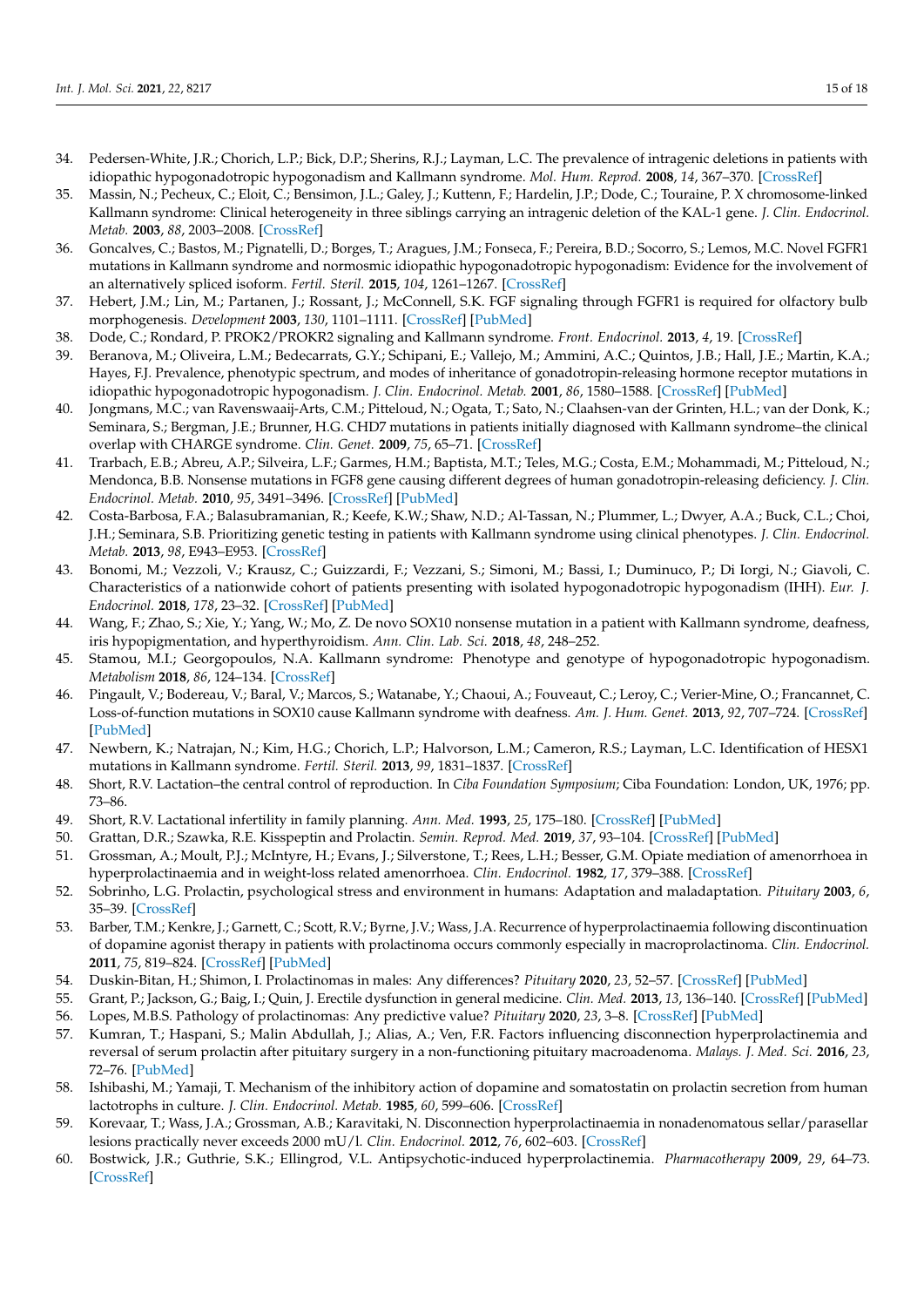- <span id="page-15-0"></span>61. Vilar, L.; Vilar, C.F.; Lyra, R.; Freitas, M.D.C. Pitfalls in the diagnostic evaluation of hyperprolactinemia. *Neuroendocrinology* **2019**, *109*, 7–19. [\[CrossRef\]](http://doi.org/10.1159/000499694) [\[PubMed\]](http://www.ncbi.nlm.nih.gov/pubmed/30889571)
- <span id="page-15-1"></span>62. Ajmal, A.; Joffe, H.; Nachtigall, L.B. Psychotropic-induced hyperprolactinemia: A clinical review. *Psychosomatics* **2014**, *55*, 29–36. [\[CrossRef\]](http://doi.org/10.1016/j.psym.2013.08.008)
- <span id="page-15-2"></span>63. Reeves, K.W.; Okereke, O.I.; Qian, J.; Tworoger, S.S.; Rice, M.S.; Hankinson, S.E. Antidepressant use and circulating prolactin levels. *Cancer Causes Control* **2016**, *27*, 853–861. [\[CrossRef\]](http://doi.org/10.1007/s10552-016-0758-x)
- <span id="page-15-3"></span>64. Coker, F.; Taylor, D. Antidepressant-induced hyperprolactinaemia: Incidence, mechanisms and management. *CNS Drugs* **2010**, *24*, 563–574. [\[CrossRef\]](http://doi.org/10.2165/11533140-000000000-00000) [\[PubMed\]](http://www.ncbi.nlm.nih.gov/pubmed/20527996)
- <span id="page-15-4"></span>65. Srikantha, M.; Butterworth, R. Pharmacological hyperprolactinaemia. *BMJ Case Rep.* **2009**. [\[CrossRef\]](http://doi.org/10.1136/bcr.01.2009.1432)
- <span id="page-15-5"></span>66. Molitch, M.E. Drugs and prolactin. *Pituitary* **2008**, *11*, 209–218. [\[CrossRef\]](http://doi.org/10.1007/s11102-008-0106-6) [\[PubMed\]](http://www.ncbi.nlm.nih.gov/pubmed/18404390)
- <span id="page-15-6"></span>67. Arze, R.S.; Ramos, J.M.; Rashid, H.U.; Kerr, D.N. Amenorrhoea, galactorrhoea, and hyperprolactinaemia induced by methyldopa. *Br. Med. J. (Clin. Res. Ed.)* **1981**, *283*, 194. [\[CrossRef\]](http://doi.org/10.1136/bmj.283.6285.194) [\[PubMed\]](http://www.ncbi.nlm.nih.gov/pubmed/6789964)
- <span id="page-15-7"></span>68. Kelley, S.R.; Kamal, T.J.; Molitch, M.E. Mechanism of verapamil calcium channel blockade-induced hyperprolactinemia. *Am. J. Physiol.* **1996**, *270 Pt 1*, E96–E100. [\[CrossRef\]](http://doi.org/10.1152/ajpendo.1996.270.1.E96)
- <span id="page-15-8"></span>69. Fountas, A.; Chai, S.T.; Kourkouti, C.; Karavitaki, N. Mechanisms of Endocrinology: Endocrinology of opioids. *Eur. J. Endocrinol.* **2018**, *179*, R183–R196. [\[CrossRef\]](http://doi.org/10.1530/EJE-18-0270)
- <span id="page-15-9"></span>70. Melmed, S.; Casanueva, F.F.; Hoffman, A.R.; Kleinberg, D.L.; Montori, V.M.; Schlechte, J.A.; Wass, J.A.; Endocrine, Society. Diagnosis and treatment of hyperprolactinemia: An Endocrine Society clinical practice guideline. *J. Clin. Endocrinol. Metab.* **2011**, *96*, 273–288. [\[CrossRef\]](http://doi.org/10.1210/jc.2010-1692)
- <span id="page-15-10"></span>71. Childs, G.V.; Odle, A.K.; MacNicol, M.C.; MacNicol, A.M. The importance of leptin to reproduction. *Endocrinology* **2021**, *162*, bqaa204. [\[CrossRef\]](http://doi.org/10.1210/endocr/bqaa204)
- <span id="page-15-11"></span>72. Caron, A.; Lee, S.; Elmquist, J.K.; Gautron, L. Leptin and brain-adipose crosstalks. *Nat. Rev. Neurosci.* **2018**, *19*, 153–165. [\[CrossRef\]](http://doi.org/10.1038/nrn.2018.7)
- <span id="page-15-12"></span>73. Tsatsanis, C.; Dermitzaki, E.; Avgoustinaki, P.; Malliaraki, N.; Mytaras, V.; Margioris, A.N. The impact of adipose tissue-derived factors on the hypothalamic-pituitary-gonadal (HPG) axis. *Hormones* **2015**, *14*, 549–562. [\[CrossRef\]](http://doi.org/10.14310/horm.2002.1649)
- <span id="page-15-13"></span>74. Garcia-Galiano, D.; Allen, S.J.; Elias, C.F. Role of the adipocyte-derived hormone leptin in reproductive control. *Horm. Mol. Biol. Clin. Investig.* **2014**, *19*, 141–149. [\[CrossRef\]](http://doi.org/10.1515/hmbci-2014-0017) [\[PubMed\]](http://www.ncbi.nlm.nih.gov/pubmed/25390022)
- <span id="page-15-14"></span>75. Sarmento-Cabral, A.; Peinado, J.R.; Halliday, L.C.; Malagon, M.M.; Castano, J.P.; Kineman, R.D.; Luque, R.M. Adipokines (leptin, adiponectin, resistin) differentially regulate all hormonal cell types in primary anterior pituitary cell cultures from two primate species. *Sci. Rep.* **2017**, *7*, 43537. [\[CrossRef\]](http://doi.org/10.1038/srep43537) [\[PubMed\]](http://www.ncbi.nlm.nih.gov/pubmed/28349931)
- <span id="page-15-15"></span>76. Petrine, J.C.P.; Franci, C.R.; Del Bianco-Borges, B. Leptin actions through the nitrergic system to modulate the hypothalamic expression of the kiss1 mRNA in the female rat. *Brain Res.* **2020**, *1728*, 146574. [\[CrossRef\]](http://doi.org/10.1016/j.brainres.2019.146574) [\[PubMed\]](http://www.ncbi.nlm.nih.gov/pubmed/31790683)
- <span id="page-15-16"></span>77. Donato, J., Jr.; Silva, R.J.; Sita, L.V.; Lee, S.; Lee, C.; Lacchini, S.; Bittencourt, J.C.; Franci, C.R.; Canteras, N.S.; Elias, C.F. The ventral premammillary nucleus links fasting-induced changes in leptin levels and coordinated luteinizing hormone secretion. *J. Neurosci.* **2009**, *29*, 5240–5250. [\[CrossRef\]](http://doi.org/10.1523/JNEUROSCI.0405-09.2009)
- <span id="page-15-17"></span>78. Grossman, A.B.; Rossmanith, W.G.; Kabigting, E.B.; Cadd, G.; Clifton, D.; Steiner, R.A. The distribution of hypothalamic nitric oxide synthase mRNA in relation to gonadotrophin-releasing hormone neurons. *J. Endocrinol.* **1994**, *140*, R5–R8. [\[CrossRef\]](http://doi.org/10.1677/joe.0.140R005)
- <span id="page-15-18"></span>79. Boutari, C.; Pappas, P.D.; Mintziori, G.; Nigdelis, M.P.; Athanasiadis, L.; Goulis, D.G.; Mantzoros, C.S. The effect of underweight on female and male reproduction. *Metabolism* **2020**, *107*, 154229. [\[CrossRef\]](http://doi.org/10.1016/j.metabol.2020.154229)
- <span id="page-15-19"></span>80. Jenkins, P.J.; Ibanez-Santos, X.; Holly, J.; Cotterill, A.; Perry, L.; Wolman, R.; Harries, M.; Grossman, A. IGFBP-1: A metabolic signal associated with exercise-induced amenorrhoea. *Neuroendocrinology* **1993**, *57*, 600–604. [\[CrossRef\]](http://doi.org/10.1159/000126413)
- <span id="page-15-20"></span>81. Isidori, A.M.; Caprio, M.; Strollo, F.; Moretti, C.; Frajese, G.; Isidori, A.; Fabbri, A. Leptin and androgens in male obesity: Evidence for leptin contribution to reduced androgen levels. *J. Clin. Endocrinol. Metab.* **1999**, *84*, 3673–3680.
- <span id="page-15-21"></span>82. Saboor Aftab, S.A.; Kumar, S.; Barber, T.M. The role of obesity and type 2 diabetes mellitus in the development of male obesity-associated secondary hypogonadism. *Clin. Endocrinol.* **2013**, *78*, 330–337. [\[CrossRef\]](http://doi.org/10.1111/cen.12092)
- <span id="page-15-22"></span>83. Khodamoradi, K.; Parmar, M.; Khosravizadeh, Z.; Kuchakulla, M.; Manoharan, M.; Arora, H. The role of leptin and obesity on male infertility. *Curr. Opin. Urol.* **2020**, *30*, 334–339. [\[CrossRef\]](http://doi.org/10.1097/MOU.0000000000000762) [\[PubMed\]](http://www.ncbi.nlm.nih.gov/pubmed/32205811)
- <span id="page-15-23"></span>84. Costanzo, P.R.; Knoblovits, P. Male gonadal axis function in patients with type 2 diabetes. *Horm. Mol. Biol. Clin. Investig.* **2016**, *26*, 129–134. [\[CrossRef\]](http://doi.org/10.1515/hmbci-2016-0014) [\[PubMed\]](http://www.ncbi.nlm.nih.gov/pubmed/27071157)
- <span id="page-15-24"></span>85. Mammi, C.; Calanchini, M.; Antelmi, A.; Cinti, F.; Rosano, G.M.; Lenzi, A.; Caprio, M.; Fabbri, A. Androgens and adipose tissue in males: A complex and reciprocal interplay. *Int. J. Endocrinol.* **2012**, *2012*, 789653. [\[CrossRef\]](http://doi.org/10.1155/2012/789653) [\[PubMed\]](http://www.ncbi.nlm.nih.gov/pubmed/22235202)
- <span id="page-15-25"></span>86. Dandona, P.; Dhindsa, S. Update: Hypogonadotropic hypogonadism in type 2 diabetes and obesity. *J. Clin. Endocrinol. Metab.* **2011**, *96*, 2643–2651. [\[CrossRef\]](http://doi.org/10.1210/jc.2010-2724) [\[PubMed\]](http://www.ncbi.nlm.nih.gov/pubmed/21896895)
- <span id="page-15-26"></span>87. Herman, A.P.; Krawczynska, A.; Bochenek, J.; Dobek, E.; Herman, A.; Tomaszewska-Zaremba, D. LPS-induced inflammation potentiates the IL-1beta-mediated reduction of LH secretion from the anterior pituitary explants. *Clin. Dev. Immunol.* **2013**, *2013*, 926937. [\[CrossRef\]](http://doi.org/10.1155/2013/926937)
- <span id="page-15-27"></span>88. Gautier, A.; Bonnet, F.; Dubois, S.; Massart, C.; Grosheny, C.; Bachelot, A.; Aube, C.; Balkau, B.; Ducluzeau, P.H. Associations between visceral adipose tissue, inflammation and sex steroid concentrations in men. *Clin. Endocrinol.* **2013**, *78*, 373–378. [\[CrossRef\]](http://doi.org/10.1111/j.1365-2265.2012.04401.x)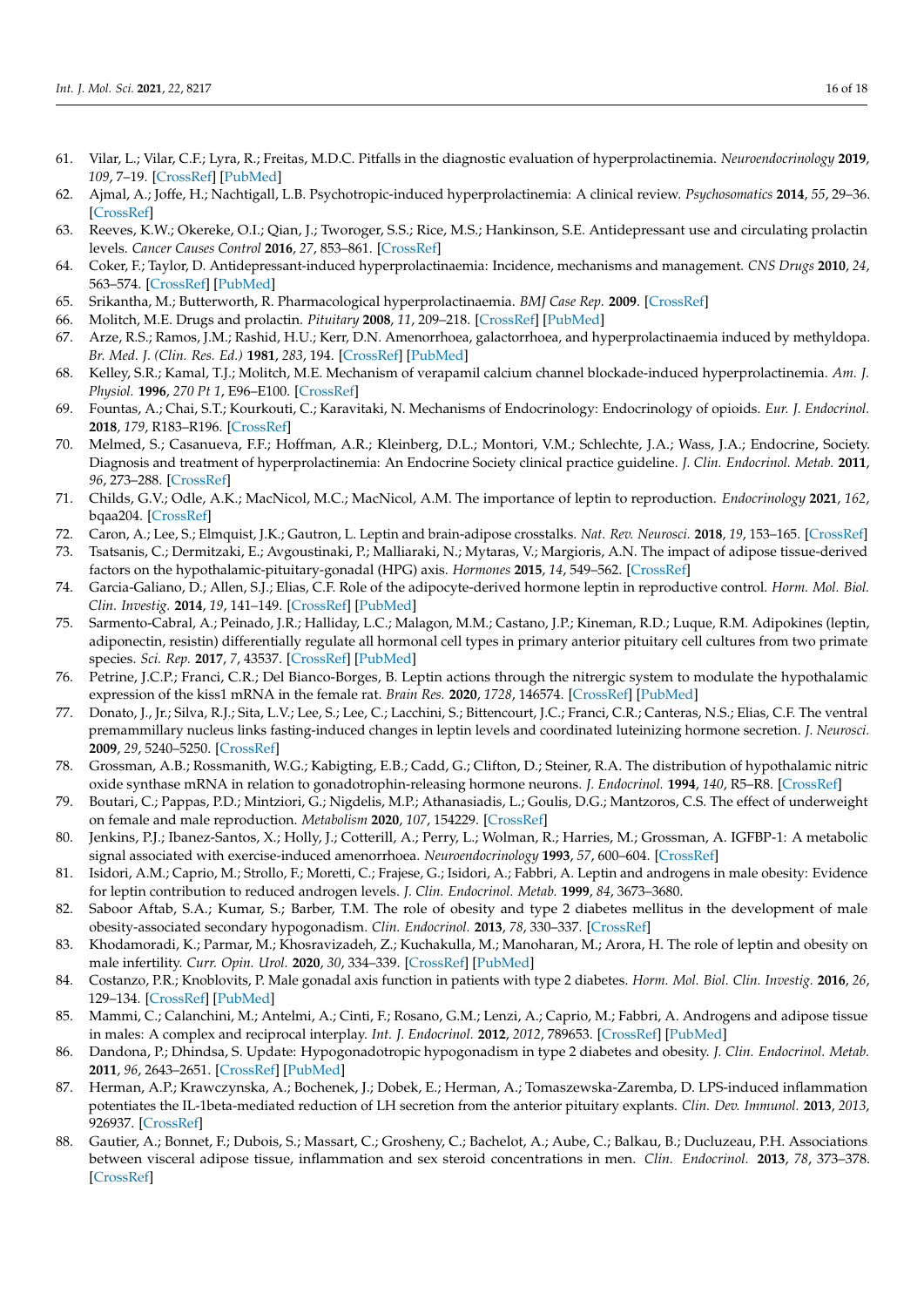- <span id="page-16-0"></span>89. Maggio, M.; Basaria, S.; Ceda, G.P.; Ble, A.; Ling, S.M.; Bandinelli, S.; Valenti, G.; Ferrucci, L. The relationship between testosterone and molecular markers of inflammation in older men. *J. Endocrinol. Investig.* **2005**, *28* (Suppl. 11), 116–119.
- <span id="page-16-1"></span>90. Burney, B.O.; Hayes, T.G.; Smiechowska, J.; Cardwell, G.; Papusha, V.; Bhargava, P.; Konda, B.; Auchus, R.J.; Garcia, J.M. Low testosterone levels and increased inflammatory markers in patients with cancer and relationship with cachexia. *J. Clin. Endocrinol. Metab.* **2012**, *97*, E700–E709. [\[CrossRef\]](http://doi.org/10.1210/jc.2011-2387)
- <span id="page-16-2"></span>91. Brook, K.; Bennett, J.; Desai, S.P. The Chemical History of Morphine: An 8000-year Journey, from Resin to de-novo Synthesis. *J. Anesth. Hist.* **2017**, *3*, 50–55. [\[CrossRef\]](http://doi.org/10.1016/j.janh.2017.02.001)
- <span id="page-16-3"></span>92. Rose, M.E. Are prescription opioids driving the opioid crisis? Assumptions vs facts. *Pain Med.* **2018**, *19*, 793–807. [\[CrossRef\]](http://doi.org/10.1093/pm/pnx048)
- <span id="page-16-4"></span>93. Drobnis, E.Z.; Nangia, A.K. Pain medications and male reproduction. *Adv. Exp. Med. Biol.* **2017**, *1034*, 39–57.
- <span id="page-16-5"></span>94. De Vries, F.; Bruin, M.; Lobatto, D.J.; Dekkers, O.M.; Schoones, J.W.; van Furth, W.R.; Pereira, A.M.; Karavitaki, N.; Biermasz, N.R.; Zamanipoor Najafabadi, A.H. Opioids and their Endocrine effects: A systematic review and meta-analysis. *J. Clin. Endocrinol. Metab.* **2020**, *105*, 1020–1029. [\[CrossRef\]](http://doi.org/10.1210/clinem/dgz022) [\[PubMed\]](http://www.ncbi.nlm.nih.gov/pubmed/31511863)
- <span id="page-16-6"></span>95. Grossman, A.; Moult, P.J.; Gaillard, R.C.; Delitala, G.; Toff, W.D.; Rees, L.H.; Besser, G.M. The opioid control of LH and FSH release: Effects of a met-enkephalin analogue and naloxone. *Clin. Endocrinol.* **1981**, *14*, 41–47. [\[CrossRef\]](http://doi.org/10.1111/j.1365-2265.1981.tb00363.x)
- <span id="page-16-7"></span>96. Moult, P.J.; Grossman, A.; Evans, J.M.; Rees, L.H.; Besser, G.M. The effect of naloxone on pulsatile gonadotrophin release in normal subjects. *Clin. Endocrinol.* **1981**, *14*, 321–324. [\[CrossRef\]](http://doi.org/10.1111/j.1365-2265.1981.tb00202.x)
- <span id="page-16-8"></span>97. Christou, M.A.; Christou, P.A.; Markozannes, G.; Tsatsoulis, A.; Mastorakos, G.; Tigas, S. Effects of anabolic androgenic steroids on the reproductive system of athletes and recreational users: A systematic review and meta-analysis. *Sports Med.* **2017**, *47*, 1869–1883. [\[CrossRef\]](http://doi.org/10.1007/s40279-017-0709-z) [\[PubMed\]](http://www.ncbi.nlm.nih.gov/pubmed/28258581)
- <span id="page-16-9"></span>98. Nieschlag, E.; Vorona, E. MECHANISMS IN ENDOCRINOLOGY: Medical consequences of doping with anabolic androgenic steroids: Effects on reproductive functions. *Eur. J. Endocrinol.* **2015**, *173*, R47–R58. [\[CrossRef\]](http://doi.org/10.1530/EJE-15-0080)
- <span id="page-16-10"></span>99. Kanayama, G.; Hudson, J.I.; DeLuca, J.; Isaacs, S.; Baggish, A.; Weiner, R.; Bhasin, S.; Pope, H.G., Jr. Prolonged hypogonadism in males following withdrawal from anabolic-androgenic steroids: An under-recognized problem. *Addiction* **2015**, *110*, 823–831. [\[CrossRef\]](http://doi.org/10.1111/add.12850)
- <span id="page-16-11"></span>100. Rahnema, C.D.; Lipshultz, L.I.; Crosnoe, L.E.; Kovac, J.R.; Kim, E.D. Anabolic steroid-induced hypogonadism: Diagnosis and treatment. *Fertil. Steril.* **2014**, *101*, 1271–1279. [\[CrossRef\]](http://doi.org/10.1016/j.fertnstert.2014.02.002) [\[PubMed\]](http://www.ncbi.nlm.nih.gov/pubmed/24636400)
- <span id="page-16-12"></span>101. Kaufman, M.J.; Kanayama, G.; Hudson, J.I.; Pope, H.G., Jr. Supraphysiologic-dose anabolic-androgenic steroid use: A risk factor for dementia? *Neurosci. Biobehav. Rev.* **2019**, *100*, 180–207. [\[CrossRef\]](http://doi.org/10.1016/j.neubiorev.2019.02.014) [\[PubMed\]](http://www.ncbi.nlm.nih.gov/pubmed/30817935)
- <span id="page-16-13"></span>102. Sav, A.; Rotondo, F.; Syro, L.V.; Serna, C.A.; Kovacs, K. Pituitary pathology in traumatic brain injury: A review. *Pituitary* **2019**, *22*, 201–211. [\[CrossRef\]](http://doi.org/10.1007/s11102-019-00958-8)
- <span id="page-16-14"></span>103. Auer, M.; Stalla, G.K.; Athanasoulia, A.P. Isolated gonadotropic deficiency after multiple concussions in a professional soccer player. *Dtsch. Med. Wochenschr.* **2013**, *138*, 831–833.
- 104. Gilis-Januszewska, A.; Kluczynski, L.; Hubalewska-Dydejczyk, A. Traumatic brain injuries induced pituitary dysfunction: A call for algorithms. *Endocr. Connect.* **2020**, *9*, R112–R123. [\[CrossRef\]](http://doi.org/10.1530/EC-20-0117)
- 105. Tanriverdi, F.; Unluhizarci, K.; Kocyigit, I.; Tuna, I.S.; Karaca, Z.; Durak, A.C.; Selcuklu, A.; Casanueva, F.F.; Kelestimur, F. Brief communication: Pituitary volume and function in competing and retired male boxers. *Ann. Intern. Med.* **2008**, *148*, 827–831. [\[CrossRef\]](http://doi.org/10.7326/0003-4819-148-11-200806030-00005) [\[PubMed\]](http://www.ncbi.nlm.nih.gov/pubmed/18519929)
- 106. Kelly, D.F.; Chaloner, C.; Evans, D.; Mathews, A.; Cohan, P.; Wang, C.; Swerdloff, R.; Sim, M.S.; Lee, J.; Wright, M.J. Prevalence of pituitary hormone dysfunction, metabolic syndrome, and impaired quality of life in retired professional football players: A prospective study. *J. Neurotrauma* **2014**, *31*, 1161–1171. [\[CrossRef\]](http://doi.org/10.1089/neu.2013.3212) [\[PubMed\]](http://www.ncbi.nlm.nih.gov/pubmed/24552537)
- <span id="page-16-15"></span>107. McCrory, P.; Feddermann-Demont, N.; Dvorak, J.; Cassidy, J.D.; McIntosh, A.; Vos, P.E.; Echemendia, R.J.; Meeuwisse, W.; Tarnutzer, A.A. What is the definition of sports-related concussion: A systematic review. *Br. J. Sports Med.* **2017**, *51*, 877–887. [\[CrossRef\]](http://doi.org/10.1136/bjsports-2016-097393)
- <span id="page-16-16"></span>108. Hutmacher, F. Putting Stress in Historical Context: Why it is important that being stressed out was not a way to be a person 2,000 years ago. *Front. Psychol.* **2021**, *12*, 539799. [\[CrossRef\]](http://doi.org/10.3389/fpsyg.2021.539799) [\[PubMed\]](http://www.ncbi.nlm.nih.gov/pubmed/33959059)
- <span id="page-16-17"></span>109. Lecic-Tosevski, D.; Vukovic, O.; Stepanovic, J. Stress and personality. *Psychiatriki* **2011**, *22*, 290–297. [\[PubMed\]](http://www.ncbi.nlm.nih.gov/pubmed/22271841)
- <span id="page-16-18"></span>110. Siegrist, J.; Li, J. Work stress and the development of chronic diseases. *Int. J. Environ. Res. Public Health* **2018**, *15*, 536. [\[CrossRef\]](http://doi.org/10.3390/ijerph15030536) [\[PubMed\]](http://www.ncbi.nlm.nih.gov/pubmed/29547566)
- <span id="page-16-19"></span>111. Sowinska-Przepiera, E.; Andrysiak-Mamos, E.; Jarzabek-Bielecka, G.; Walkowiak, A.; Osowicz-Korolonek, L.; Syrenicz, M.; Kędzia, W.; Syrenicz, A. Functional hypothalamic amenorrhoea—Diagnostic challenges, monitoring, and treatment. *Endokrynol. Pol.* **2015**, *66*, 252–260. [\[PubMed\]](http://www.ncbi.nlm.nih.gov/pubmed/26136135)
- <span id="page-16-20"></span>112. Lania, A.; Gianotti, L.; Gagliardi, I.; Bondanelli, M.; Vena, W.; Ambrosio, M.R. Functional hypothalamic and drug-induced amenorrhea: An overview. *J. Endocrinol. Investig.* **2019**, *42*, 1001–1010. [\[CrossRef\]](http://doi.org/10.1007/s40618-019-01013-w)
- <span id="page-16-21"></span>113. Gordon, C.M.; Ackerman, K.E.; Berga, S.L.; Kaplan, J.R.; Mastorakos, G.; Misra, M.; Murad, M.H.; Santoro, N.F.; Warren, M.P. Functional hypothalamic amenorrhea: An Endocrine Society clinical practice guideline. *J. Clin. Endocrinol. Metab.* **2017**, *102*, 1413–1439. [\[CrossRef\]](http://doi.org/10.1210/jc.2017-00131) [\[PubMed\]](http://www.ncbi.nlm.nih.gov/pubmed/28368518)
- <span id="page-16-22"></span>114. Schneiderman, N.; Ironson, G.; Siegel, S.D. Stress and health: Psychological, behavioral, and biological determinants. *Annu. Rev. Clin. Psychol.* **2005**, *1*, 607–628. [\[CrossRef\]](http://doi.org/10.1146/annurev.clinpsy.1.102803.144141) [\[PubMed\]](http://www.ncbi.nlm.nih.gov/pubmed/17716101)